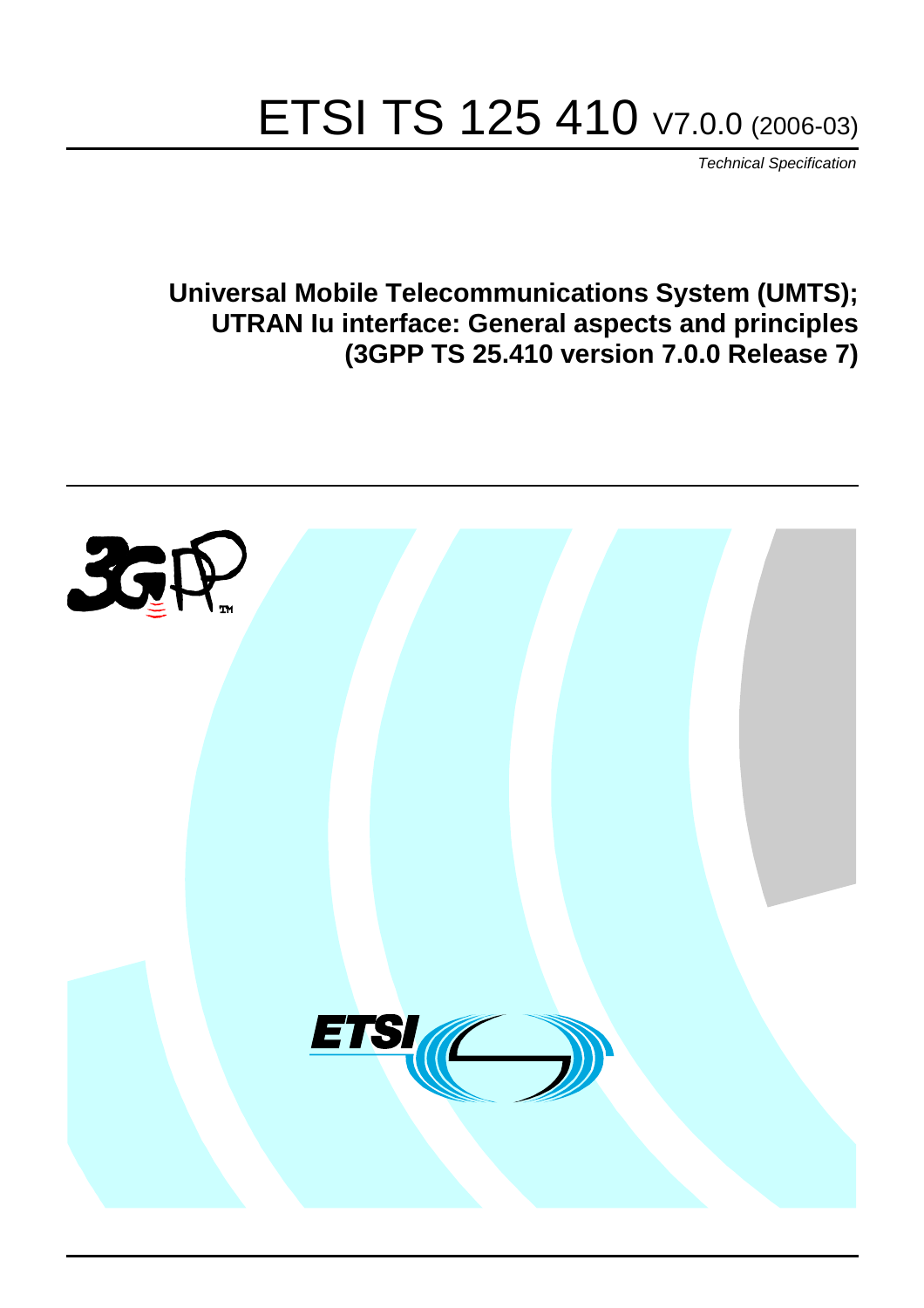Reference RTS/TSGR-0325410v700

> Keywords UMTS

#### **ETSI**

#### 650 Route des Lucioles F-06921 Sophia Antipolis Cedex - FRANCE

Tel.: +33 4 92 94 42 00 Fax: +33 4 93 65 47 16

Siret N° 348 623 562 00017 - NAF 742 C Association à but non lucratif enregistrée à la Sous-Préfecture de Grasse (06) N° 7803/88

#### **Important notice**

Individual copies of the present document can be downloaded from: [http://www.etsi.org](http://www.etsi.org/)

The present document may be made available in more than one electronic version or in print. In any case of existing or perceived difference in contents between such versions, the reference version is the Portable Document Format (PDF). In case of dispute, the reference shall be the printing on ETSI printers of the PDF version kept on a specific network drive within ETSI Secretariat.

Users of the present document should be aware that the document may be subject to revision or change of status. Information on the current status of this and other ETSI documents is available at <http://portal.etsi.org/tb/status/status.asp>

If you find errors in the present document, please send your comment to one of the following services: [http://portal.etsi.org/chaircor/ETSI\\_support.asp](http://portal.etsi.org/chaircor/ETSI_support.asp)

#### **Copyright Notification**

No part may be reproduced except as authorized by written permission. The copyright and the foregoing restriction extend to reproduction in all media.

> © European Telecommunications Standards Institute 2006. All rights reserved.

**DECT**TM, **PLUGTESTS**TM and **UMTS**TM are Trade Marks of ETSI registered for the benefit of its Members. **TIPHON**TM and the **TIPHON logo** are Trade Marks currently being registered by ETSI for the benefit of its Members. **3GPP**TM is a Trade Mark of ETSI registered for the benefit of its Members and of the 3GPP Organizational Partners.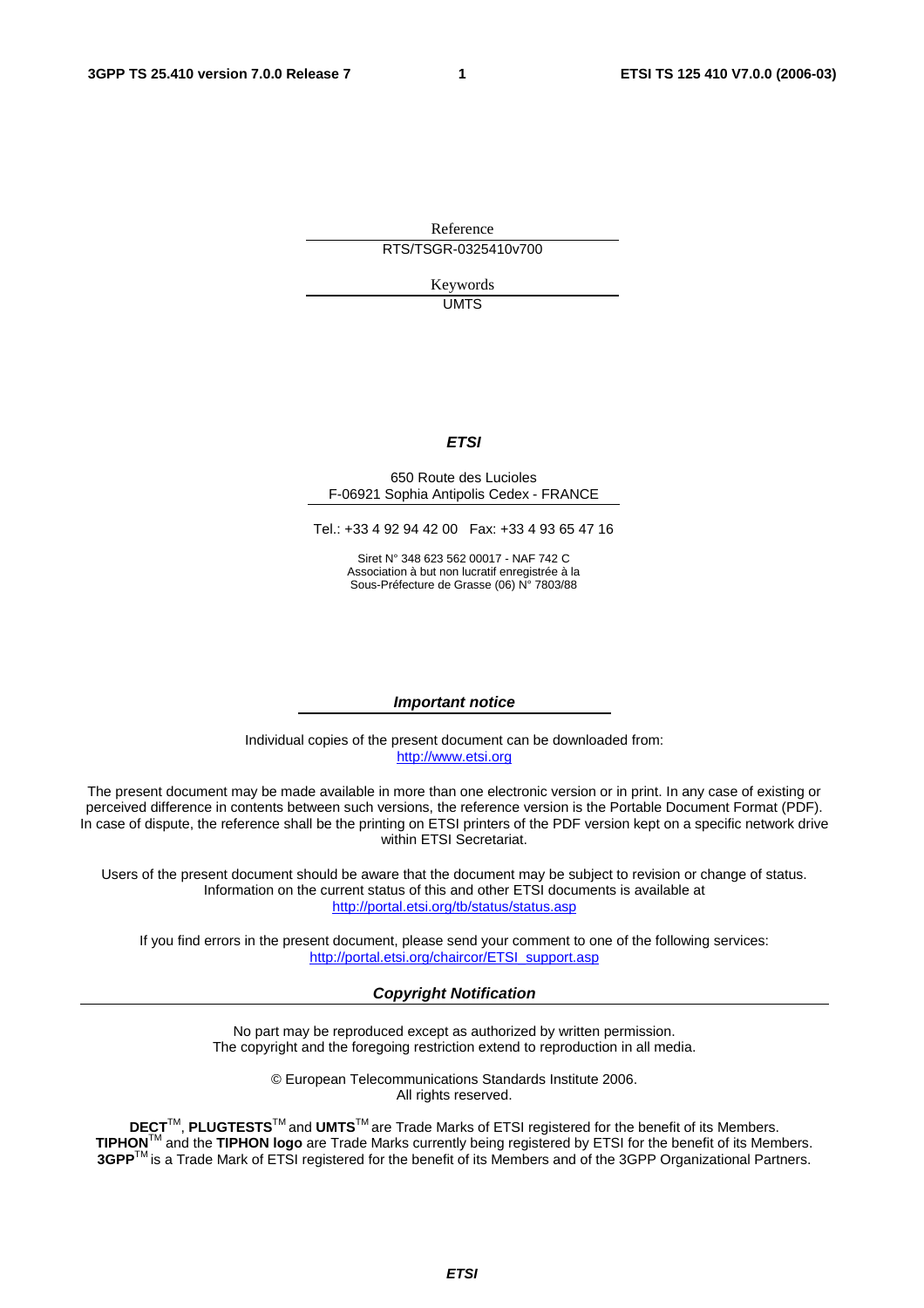# Intellectual Property Rights

IPRs essential or potentially essential to the present document may have been declared to ETSI. The information pertaining to these essential IPRs, if any, is publicly available for **ETSI members and non-members**, and can be found in ETSI SR 000 314: *"Intellectual Property Rights (IPRs); Essential, or potentially Essential, IPRs notified to ETSI in respect of ETSI standards"*, which is available from the ETSI Secretariat. Latest updates are available on the ETSI Web server ([http://webapp.etsi.org/IPR/home.asp\)](http://webapp.etsi.org/IPR/home.asp).

Pursuant to the ETSI IPR Policy, no investigation, including IPR searches, has been carried out by ETSI. No guarantee can be given as to the existence of other IPRs not referenced in ETSI SR 000 314 (or the updates on the ETSI Web server) which are, or may be, or may become, essential to the present document.

# Foreword

This Technical Specification (TS) has been produced by ETSI 3rd Generation Partnership Project (3GPP).

The present document may refer to technical specifications or reports using their 3GPP identities, UMTS identities or GSM identities. These should be interpreted as being references to the corresponding ETSI deliverables.

The cross reference between GSM, UMTS, 3GPP and ETSI identities can be found under <http://webapp.etsi.org/key/queryform.asp>.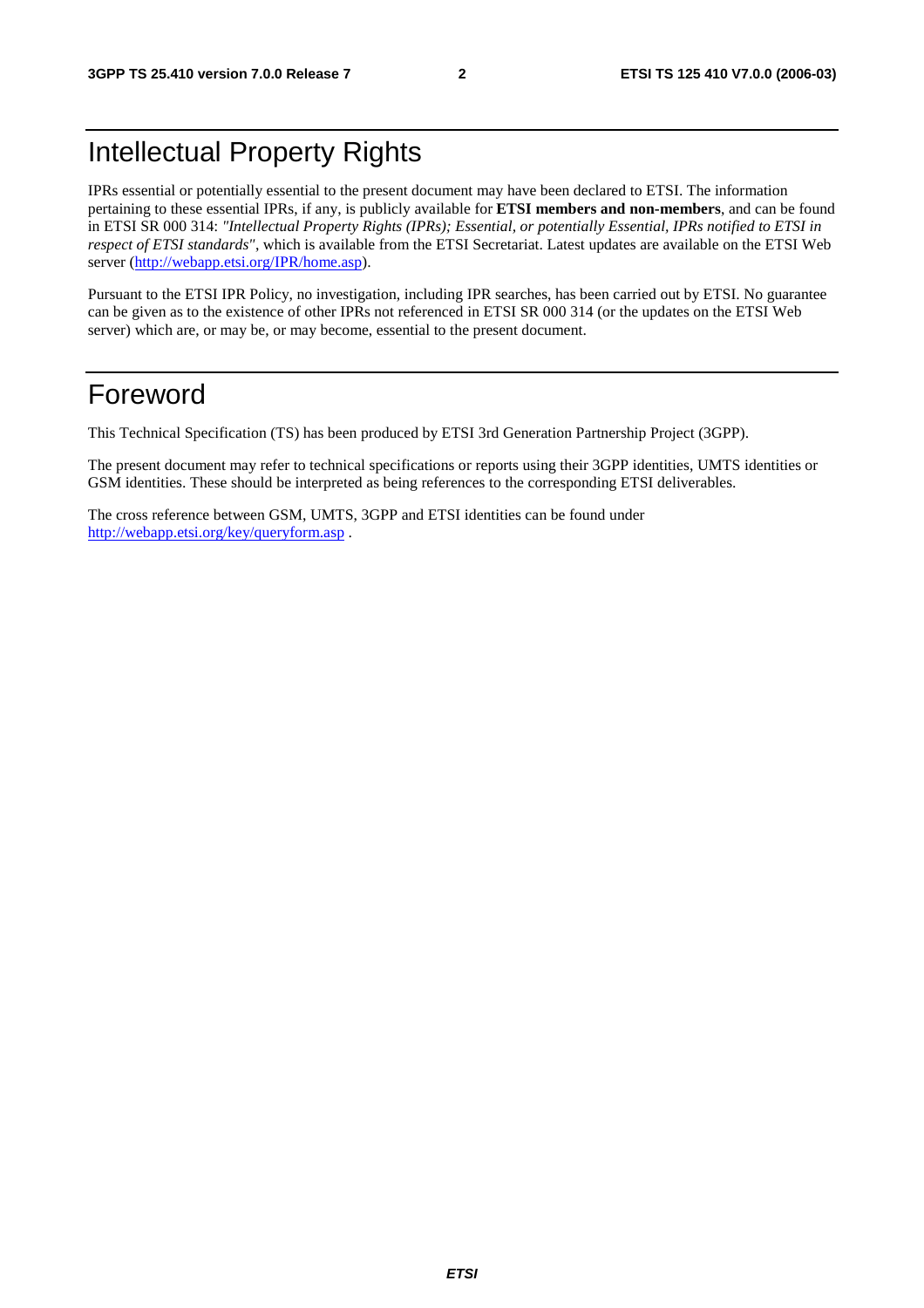$\mathbf{3}$ 

# Contents

| 1              |  |  |  |  |  |  |  |
|----------------|--|--|--|--|--|--|--|
| 2              |  |  |  |  |  |  |  |
| 3              |  |  |  |  |  |  |  |
| 3.1            |  |  |  |  |  |  |  |
| 3.2            |  |  |  |  |  |  |  |
| 3.3            |  |  |  |  |  |  |  |
| 4              |  |  |  |  |  |  |  |
| 4.1            |  |  |  |  |  |  |  |
| 4.1.1          |  |  |  |  |  |  |  |
| 4.1.2          |  |  |  |  |  |  |  |
| 4.1.3<br>4.1.4 |  |  |  |  |  |  |  |
| 4.2            |  |  |  |  |  |  |  |
| 4.3            |  |  |  |  |  |  |  |
| 4.4            |  |  |  |  |  |  |  |
| 4.5            |  |  |  |  |  |  |  |
| 4.5.1          |  |  |  |  |  |  |  |
| 4.5.1.1        |  |  |  |  |  |  |  |
| 4.5.1.1.1      |  |  |  |  |  |  |  |
| 4.5.1.1.2      |  |  |  |  |  |  |  |
| 4.5.1.1.3      |  |  |  |  |  |  |  |
| 4.5.1.1.4      |  |  |  |  |  |  |  |
| 4.5.1.2        |  |  |  |  |  |  |  |
| 4.5.2          |  |  |  |  |  |  |  |
| 4.5.2.1        |  |  |  |  |  |  |  |
| 4.5.2.2        |  |  |  |  |  |  |  |
| 4.5.2.3        |  |  |  |  |  |  |  |
| 4.5.3          |  |  |  |  |  |  |  |
| 5<br>5.1       |  |  |  |  |  |  |  |
| 5.2            |  |  |  |  |  |  |  |
|                |  |  |  |  |  |  |  |
| 5.2.1<br>5.2.2 |  |  |  |  |  |  |  |
| 5.2.3          |  |  |  |  |  |  |  |
| 5.2.4          |  |  |  |  |  |  |  |
| 5.3            |  |  |  |  |  |  |  |
| 5.3.1          |  |  |  |  |  |  |  |
| 5.3.2          |  |  |  |  |  |  |  |
| 5.4            |  |  |  |  |  |  |  |
| 5.4.1          |  |  |  |  |  |  |  |
| 5.4.2          |  |  |  |  |  |  |  |
| 5.4.3          |  |  |  |  |  |  |  |
| 5.4.4          |  |  |  |  |  |  |  |
| 5.4.5          |  |  |  |  |  |  |  |
| 5.4.6          |  |  |  |  |  |  |  |
| 5.4.7          |  |  |  |  |  |  |  |
| 5.4.8          |  |  |  |  |  |  |  |
| 5.5            |  |  |  |  |  |  |  |
| 5.5.1          |  |  |  |  |  |  |  |
| 5.5.2          |  |  |  |  |  |  |  |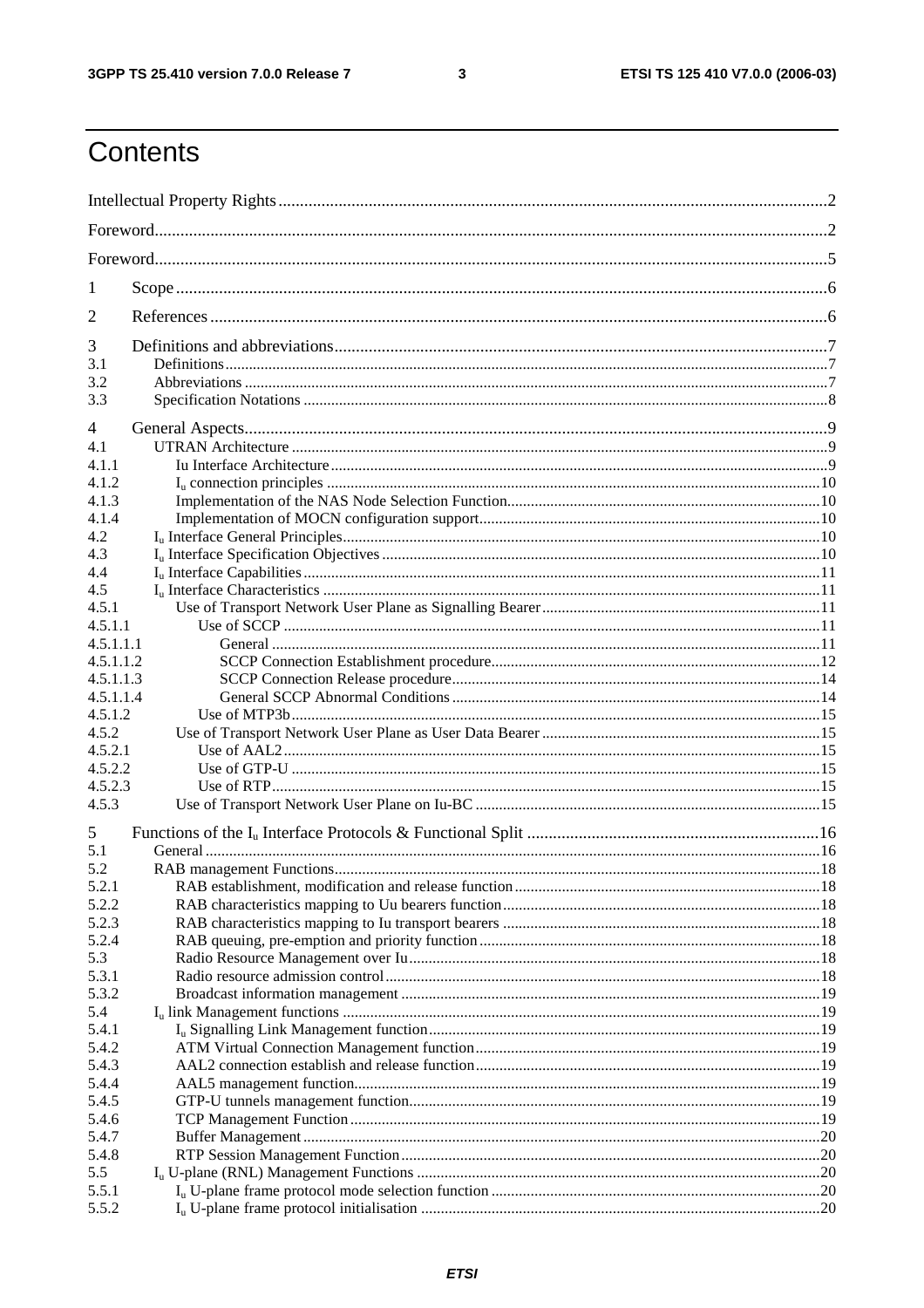|                | <b>Annex A (informative):</b> |  |
|----------------|-------------------------------|--|
| 7.7            |                               |  |
| 7.6            |                               |  |
| 7.5            |                               |  |
| 7.4            |                               |  |
| 7.3            |                               |  |
| 7.2            |                               |  |
| 7.1            |                               |  |
| $\overline{7}$ |                               |  |
| 6.4            |                               |  |
| 6.3            |                               |  |
| 6.2            |                               |  |
| 6.1            |                               |  |
| 6              |                               |  |
|                |                               |  |
| 5.10.4         |                               |  |
| 5.10.3         |                               |  |
| 5.10.2         |                               |  |
| 5.10.1         |                               |  |
| 5.10           |                               |  |
| 5.9.4          |                               |  |
| 5.9.3          |                               |  |
| 5.9.2          |                               |  |
| 5.9.1          |                               |  |
| 5.9            |                               |  |
| 5.8.4          |                               |  |
| 5.8.3          |                               |  |
| 5.8.2          |                               |  |
| 5.8.1          |                               |  |
| 5.8            |                               |  |
| 5.7.2.2        |                               |  |
| 5.7.2.1        |                               |  |
| 5.7.2          |                               |  |
| 5.7.1.2        |                               |  |
| 5.7.1.1        |                               |  |
| 5.7.1          |                               |  |
| 5.7            |                               |  |
| 5.6.5          |                               |  |
| 5.6.4          |                               |  |
| 5.6.3          |                               |  |
| 5.6.2A         |                               |  |
| 5.6.2.3        |                               |  |
| 5.6.2.2        |                               |  |
| 5.6.2.1        |                               |  |
| 5.6.2          |                               |  |
| 5.6.1          |                               |  |
| 5.6            |                               |  |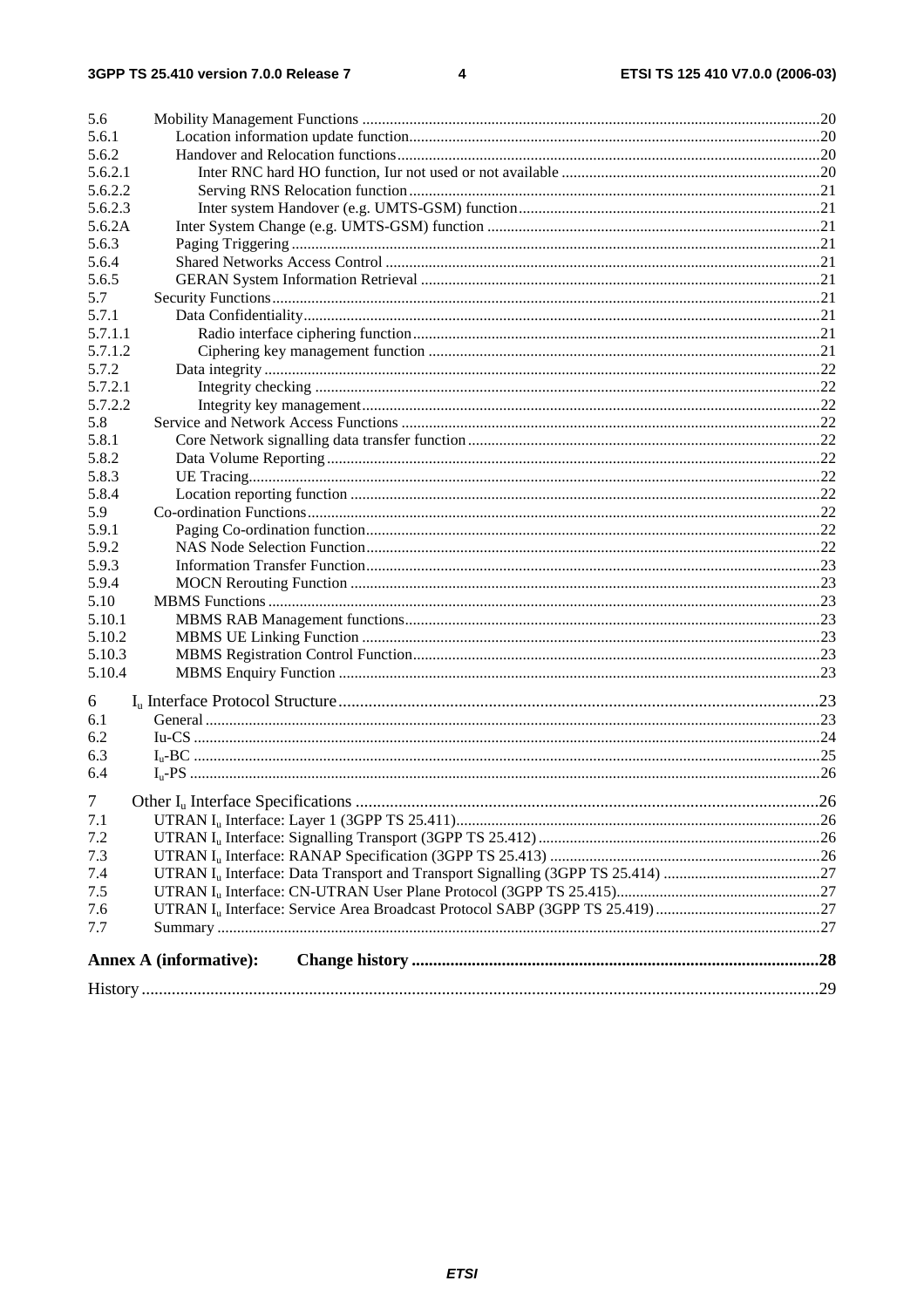# Foreword

This Technical Specification (TS) has been produced by the 3<sup>rd</sup> Generation Partnership Project (3GPP).

The contents of the present document are subject to continuing work within the TSG and may change following formal TSG approval. Should the TSG modify the contents of the present document, it will be re-released by the TSG with an identifying change of release date and an increase in version number as follows:

Version x.y.z

where:

- x the first digit:
	- 1 presented to TSG for information;
	- 2 presented to TSG for approval;
	- 3 or greater indicates TSG approved document under change control.
- y the second digit is incremented for all changes of substance, i.e. technical enhancements, corrections, updates, etc.
- z the third digit is incremented when editorial only changes have been incorporated in the document.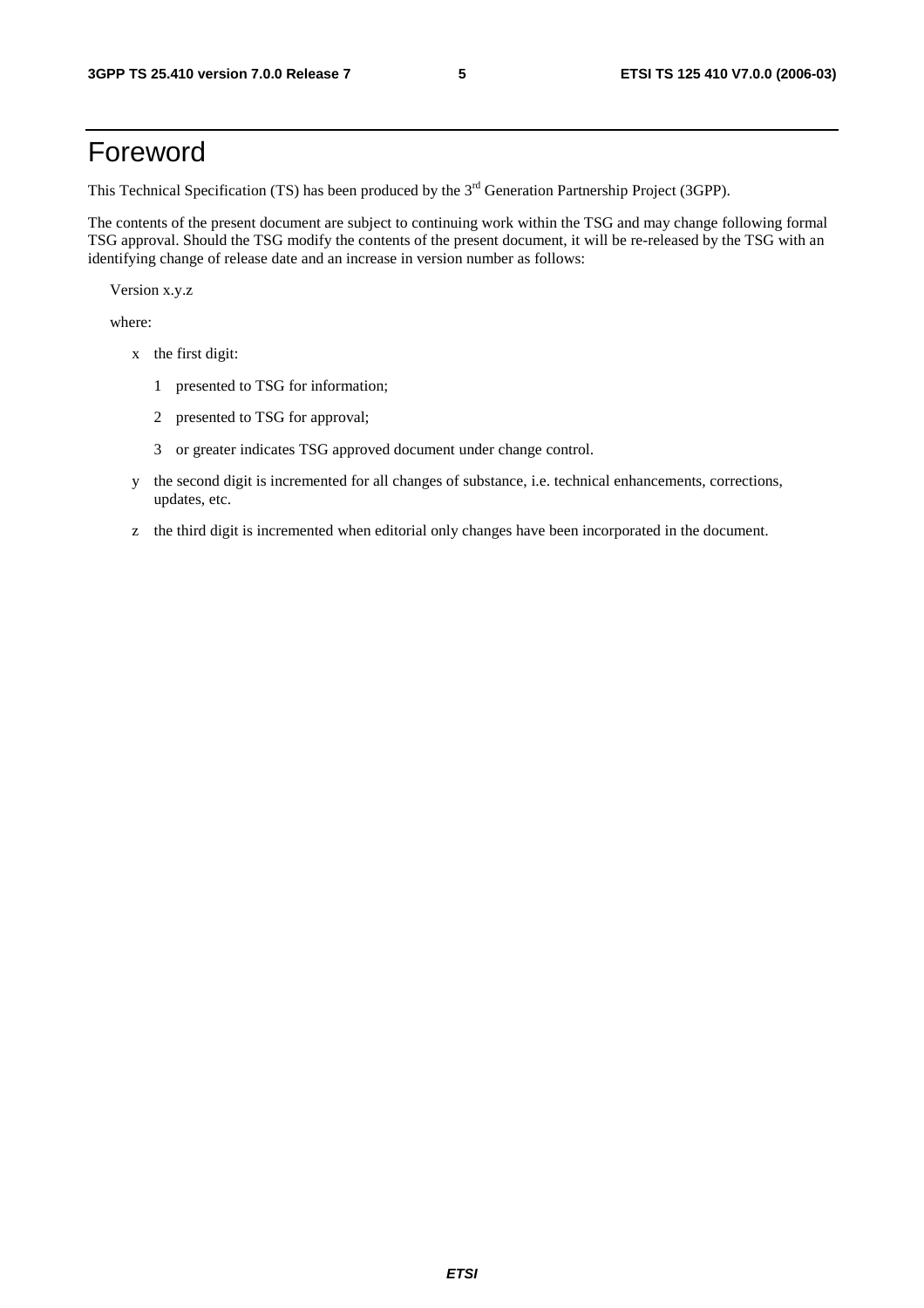### 1 Scope

The present document is an introduction to the 3GPP TS 25.41x series of Technical Specifications that define the Iu interface for the interconnection of Radio Network Controller (RNC) component of the UMTS Terrestrial Radio Access Network (UTRAN) to the Core Network of the UMTS system.

# 2 References

The following documents contain provisions which, through reference in this text, constitute provisions of the present document.

- References are either specific (identified by date of publication, edition number, version number, etc.) or non-specific.
- For a specific reference, subsequent revisions do not apply.
- For a non-specific reference, the latest version applies. In the case of a reference to a 3GPP document (including a GSM document), a non-specific reference implicitly refers to the latest version of that document *in the same Release as the present document*.
- [1] 3GPP TS 25.401: "UTRAN Overall Description".
- [2] 3GPP TR 23.930: "Iu Principles".
- [3] 3GPP TS 23.110: "UMTS Access Stratum Services and Functions".
- [4] 3GPP TS 25.411: "UTRAN Iu Interface Layer 1".
- [5] 3GPP TS 25.412: "UTRAN Iu Interface Signalling Transport".
- [6] 3GPP TS 25.413: "UTRAN Iu Interface RANAP Signalling".
- [7] 3GPP TS 25.414: "UTRAN Iu Interface Data Transport and Transport Signalling"
- [8] 3GPP TS 25.415: "UTRAN Iu Interface User Plane Protocols".
- [9] ITU-T Recommendation Q.711 (07/1996): "Functional description of the signalling connection control part".
- [10] ITU-T Recommendation Q.712 (07/1996): "Definition and function of signalling connection control part messages".
- [11] ITU-T Recommendation Q.713 (07/1996): "Signalling connection control part formats and codes".
- [12] ITU-T Recommendation Q.714 (07/1996): "Signalling connection control part procedures".
- [13] 3GPP TS 23.003: "Numbering, Addressing and Identification".
- [14] 3GPP TS 25.419: "UTRAN Iu Interface: Service Area Broadcast Protocol SABP".
- [15] 3GPP TS 23.153: "Out of Band Transcoder Control; Stage 2".
- [16] ITU-T Recommendation Q.2630.1: "AAL type 2 signalling protocol (Capability Set 1)".
- [17] ITU-T Recommendation Q.2630.2: "AAL type 2 signalling protocol Capability Set 2".
- [18] IETF RFC 3332(09/2002): "Signalling System 7 (SS7) Message Transfer Part 3 (MTP3) User Adaptation Layer (M3UA)"
- [19] IETF RFC 1889(01/1996): "RTP: A Transport Protocol for Real Time Applications".
- [20] IETF RFC 768 (08/1980): "User Datagram Protocol".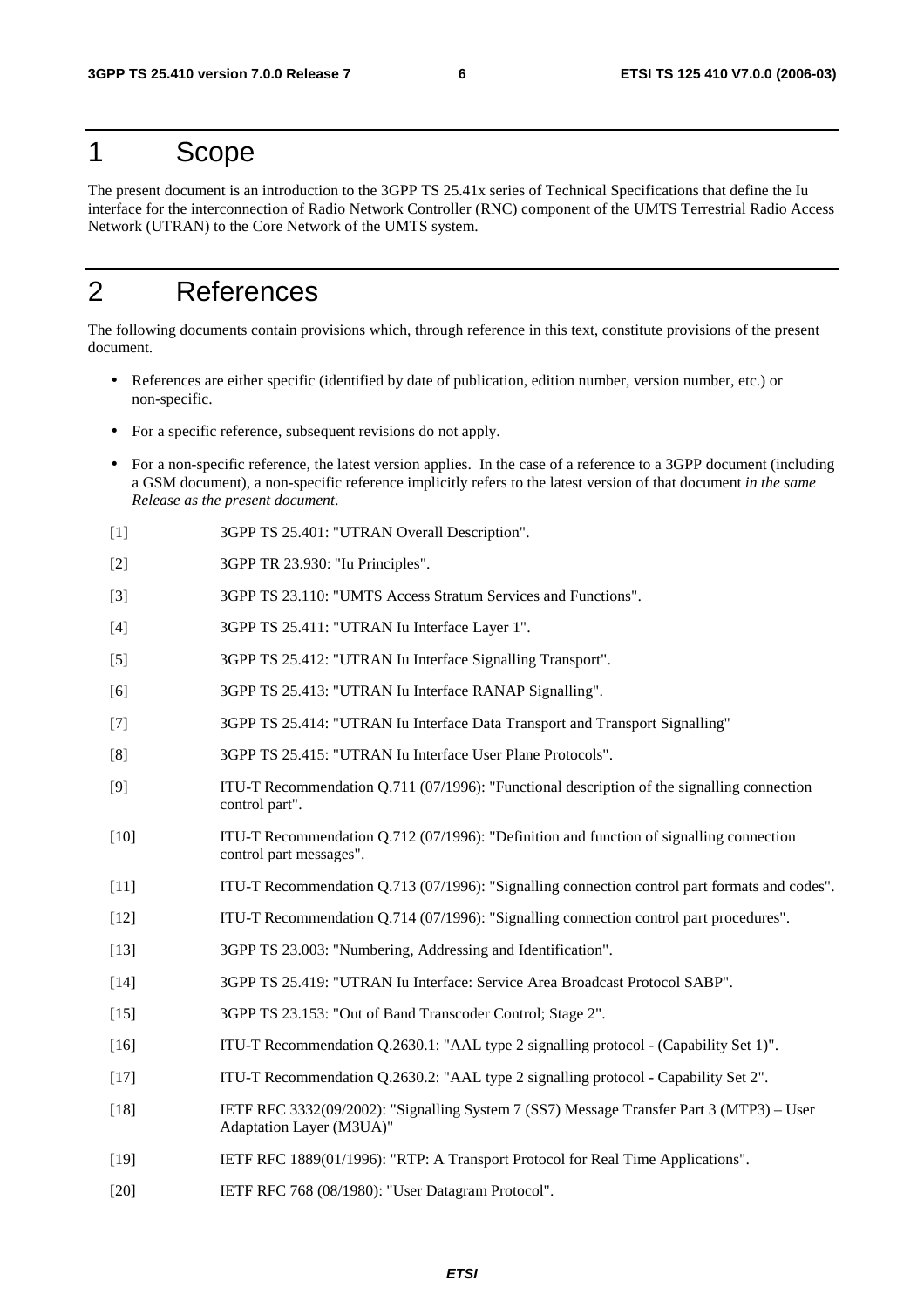- [21] IETF RFC 793 (09/1981): "TCP, Transmission Control Protocol".
- [22] **IETF RFC 791 (09/1981): "Internet Protocol".**
- [23] IETF RFC 2460 (12/1998): "Internet Protocol, Version 6 (IPv6) Specification".
- [24] IETF RFC 2960 (10/2000): "Stream Control Transmission Protocol".
- [25] 3GPP TS 23.236: "Intra-domain connection of Radio Access Network (RAN) nodes to multiple Core Network (CN) nodes".
- [26] 3GPP TS 23.251: "Network sharing Architecture and functional description".
- [27] 3GPP TS23.246: Multimedia Broadcast/Multicast Service (MBMS) Architecture and functional description
- [28] 3GPP TS 25.346: 'Introduction of the Multimedia Broadcast Multicast Service (MBMS) in the Radio Access Network (RAN); Stage 2'.
- 3 Definitions and abbreviations

# 3.1 Definitions

For the purposes of the present document, the terms and definitions given in [1] apply.

**MBMS related terms and definitions:** 

**MBMS bearer service**: as defined in [27].

**MBMS RAB**: as defined in [28].

**MBMS Iu signalling connection**: as defined in [28].

**MBMS session start**: as defined in [28].

### 3.2 Abbreviations

For the purposes of the present document, the following abbreviations apply:

| 3G-MSC          | 3 <sup>rd</sup> Generation Mobile Switching Centre   |
|-----------------|------------------------------------------------------|
| 3G-SGSN         | 3 <sup>rd</sup> Generation Serving GPRS Support Node |
| AAL             | <b>ATM Adaptation Layer</b>                          |
| <b>ATM</b>      | <b>Asynchronous Transfer Mode</b>                    |
| BC              | <b>Broadcast</b>                                     |
| <b>BSSMAP</b>   | Base Station Subsystem Management Application Part   |
| <b>CBS</b>      | <b>Cell Broadcast Service</b>                        |
| <sub>CC</sub>   | <b>Connection Confirm</b>                            |
| CN              | Core Network                                         |
| <b>CR</b>       | <b>Connection Release</b>                            |
| <b>CREF</b>     | <b>Connection Refusal</b>                            |
| CS <sup>-</sup> | Circuit Switched                                     |
| <b>GT</b>       | Global Title                                         |
| GTP-U           | <b>GPRS</b> Tunnelling Protocol                      |
| <b>GWCN</b>     | Gateway Core Network                                 |
| <b>IMSI</b>     | <b>International Mobile Subscriber Identity</b>      |
| IP              | Internet Protocol                                    |
| <b>ISDN</b>     | <b>Integrated Services Digital Network</b>           |
| LA              | <b>Location Area</b>                                 |
| M3UA            | MTP3 User Adaptation Layer                           |
| <b>MBMS</b>     | Multimedia Broadcast Multicast Service               |
| <b>MOCN</b>     | Multi Operator Core Network                          |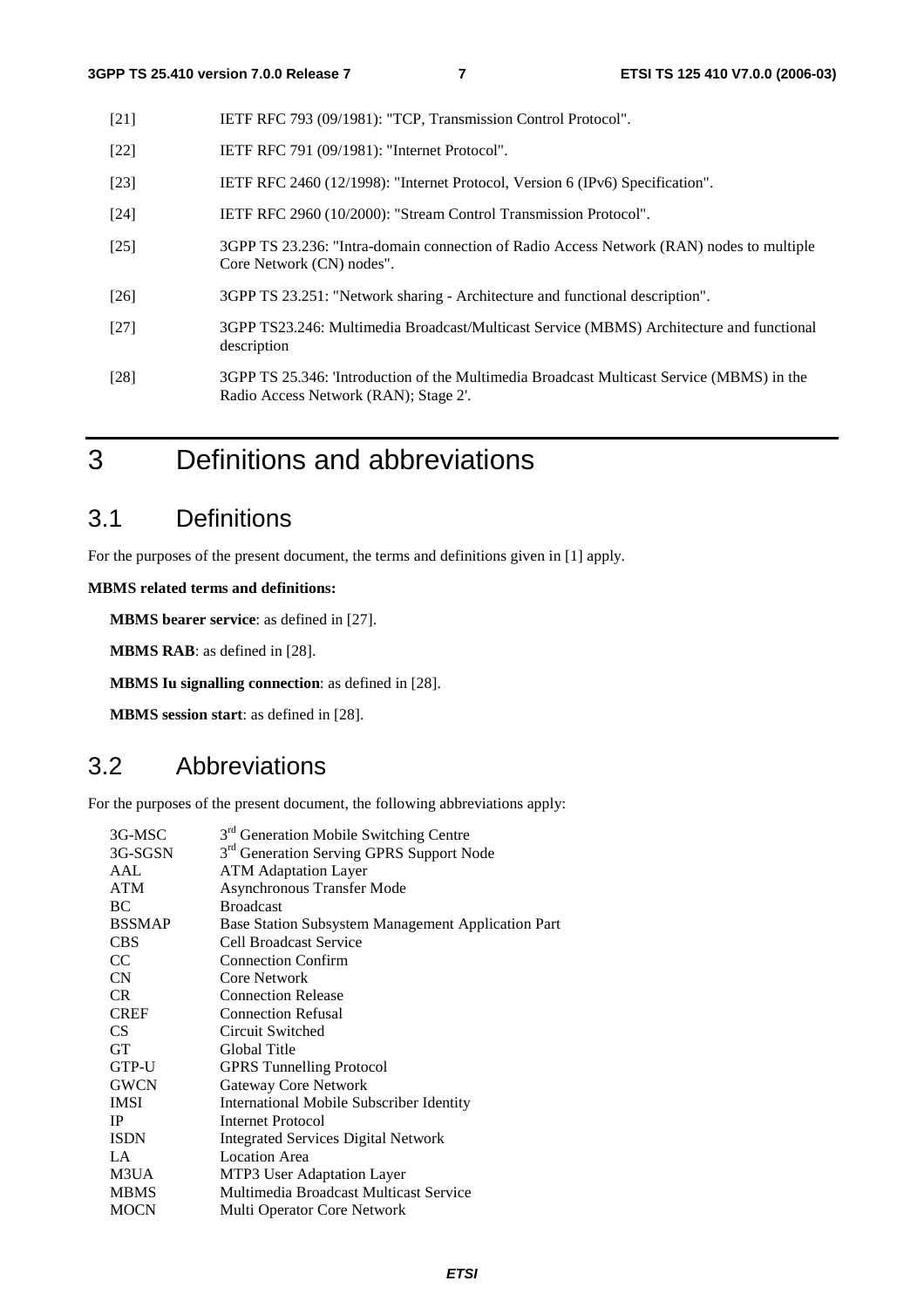| <b>NAS</b>   | Non Access Stratum                           |
|--------------|----------------------------------------------|
| <b>NACC</b>  | Network Assisted Cell Change                 |
| <b>NNSF</b>  | <b>NAS Node Selection Function</b>           |
| O&M          | <b>Operation and Maintenance</b>             |
| <b>PLMN</b>  | Public Land Mobile Network                   |
| <b>PS</b>    | Packet Switched                              |
| <b>PSTN</b>  | Public Switched Telephone Network            |
| <b>PVC</b>   | Permanent Virtual Circuit                    |
| QoS          | Quality of Service                           |
| RA           | Routing Area                                 |
| <b>RAB</b>   | Radio Access Bearer                          |
| <b>RANAP</b> | Radio Access Network Application Part        |
| <b>RIM</b>   | <b>RAN</b> Information Management            |
| RLP          | Radio Link Protocol                          |
| <b>RNC</b>   | Radio Network Controller                     |
| <b>RNL</b>   | Radio Network Layer                          |
| RRC          | Radio Resource Control                       |
| <b>RTCP</b>  | <b>Real Time Control Protocol</b>            |
| <b>RTP</b>   | <b>Real Time Protocol</b>                    |
| <b>SA</b>    | Service Area                                 |
| <b>SABP</b>  | Service Area Broadcast Protocol              |
| <b>SAP</b>   | <b>Service Access Point</b>                  |
| <b>SCCP</b>  | <b>Signalling Connection Control Part</b>    |
| <b>SCTP</b>  | <b>Stream Control Transmission Protocol</b>  |
| <b>SNA</b>   | <b>Shared Network Area</b>                   |
| <b>SPC</b>   | <b>Signalling Point Code</b>                 |
| <b>SRNS</b>  | Serving Radio Network Subsystem              |
| <b>SSN</b>   | Sub-System Number                            |
| SVC          | <b>Switched Virtual Circuit</b>              |
| <b>TCP</b>   | <b>Transmission Control Protocol</b>         |
| UE           | User Equipment                               |
| <b>UDP</b>   | User Datagram Protocol                       |
| UP           | <b>User Plane</b>                            |
| <b>URA</b>   | <b>UTRAN Registration Area</b>               |
| <b>UTRAN</b> | <b>UMTS Terrestrial Radio Access Network</b> |
| VC           | Virtual Circuit                              |

# 3.3 Specification Notations

For the purposes of the present document, the following notations apply:

| Procedure | When referring to a procedure in the specification the Procedure Name is written with the first<br>letters in each word in upper case characters followed by the word "procedure", e.g. Radio<br>Network Layer procedures.   |
|-----------|------------------------------------------------------------------------------------------------------------------------------------------------------------------------------------------------------------------------------|
| Message   | When referring to a message in the specification the MESSAGE NAME is written with all letters<br>in upper case characters followed by the word "message", e.g. RADIO LINK SETUP REQUEST<br>message.                          |
| Frame     | When referring to a control or data frame in the specification the CONTROL/DATA FRAME<br>NAME is written with all letters in upper case characters followed by the words "control/data"<br>frame", e.g. DCH transport frame. |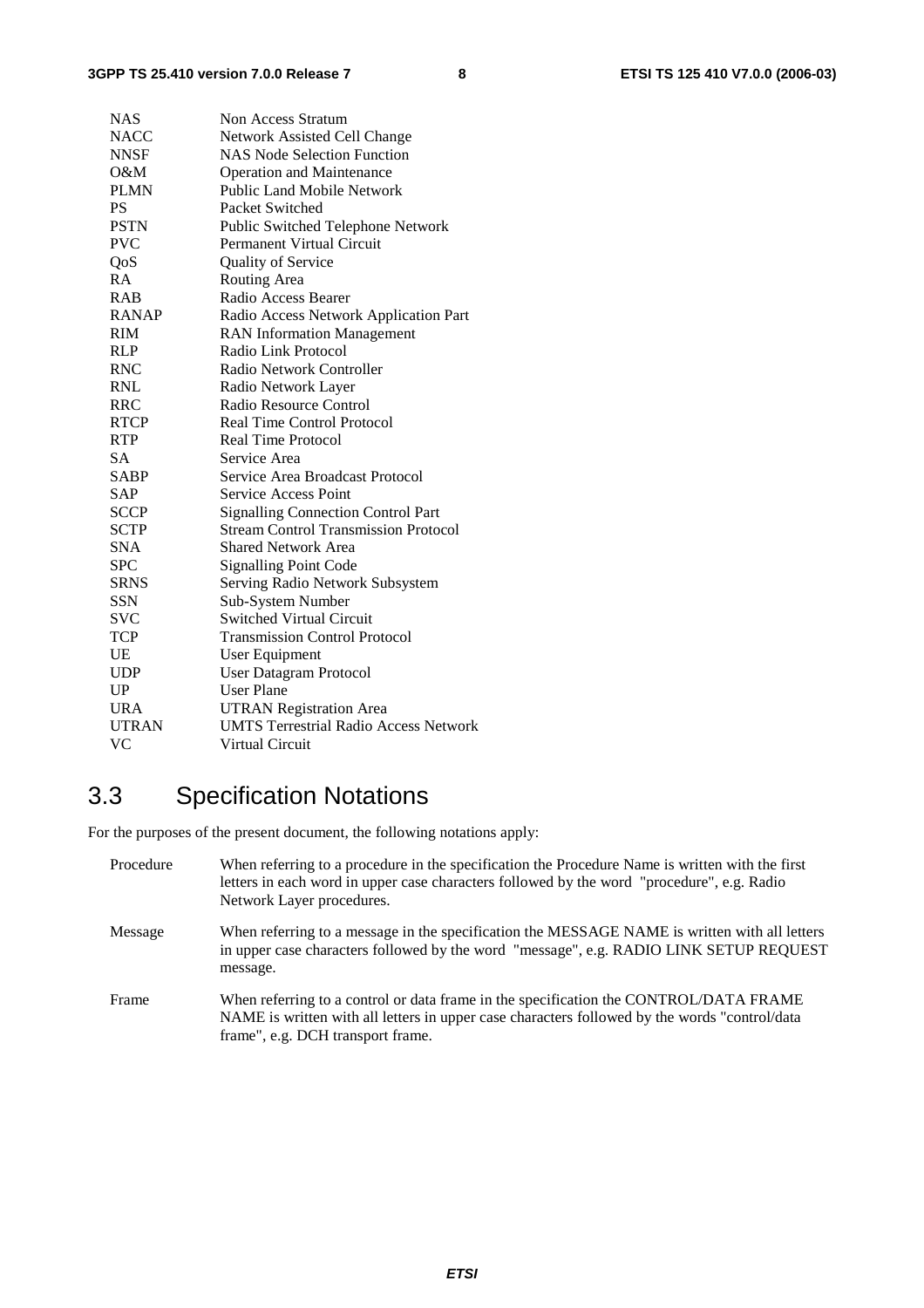# 4 General Aspects

### 4.1 UTRAN Architecture

#### 4.1.1 Iu Interface Architecture

The overall UMTS architecture and UTRAN architectures are described in [1]. This subclause specifies only the architecture of the Iu interface, and shall not constrain the network architecture of either Core or Radio Access Networks.

The  $I_{\text{u}}$  interface is specified at the boundary between the Core Network and UTRAN. Figure 4.1 depicts the logical division of the  $I_u$  interface. From the Iu perspective, the UTRAN access point is an RNC.



**Iu Interface**



The Iu interface towards the PS-domain of the core network is called Iu-PS, and the Iu interface towards the CS-domain is called Iu-CS. The differences between Iu-CS and Iu-PS are treated elsewhere in the present document. The Iu interface to the Broadcast domain is called Iu-BC.

There shall not be more than one Iu interface (Iu-PS) towards the PS-domain from any one RNC– except where the NNSF is used, see subclause 4.1.3, or in MOCN configuration – see [26]. Each RNC shall not have more than one Iu interface (Iu-CS) towards its default CN node within the CS domain, but may also have further Iu interfaces (Iu-CS) towards other CN nodes within the CS domain. (See [6] for definition of Default CN node.) These further Iu interfaces (Iu-CS) shall only be used as a result of intra-MSC inter-system handover or SRNS relocation, in the case the anchor CN node directly connects to the target RNC. There may also be more than one Iu interface towards the CS-Domain if the NNSF is used – see subclause 4.1.3, or in MOCN configuration – see [26]. There shall not be more than one Iu interface (Iu-BC) from an RNC towards the Broadcast domain.

In the separated core network architecture, this means that there shall be separate signalling and user data connections towards the PS and CS domains – this applies in both transport and radio network layers.

In the combined architecture, there shall be separate connections in the user plane towards the PS and CS domains (in both transport and radio network layers). In the control plane, there shall be separate SCCP connections to the two logical domains.

In either architecture, there can be several RNCs within UTRAN and so UTRAN may have several  $I<sub>u</sub>$  access points towards the Core Network. As a minimum, each Iu access point (in UTRAN or CN) shall independently fulfil the requirements of the relevant Iu specifications (25.41x series – see clause 7).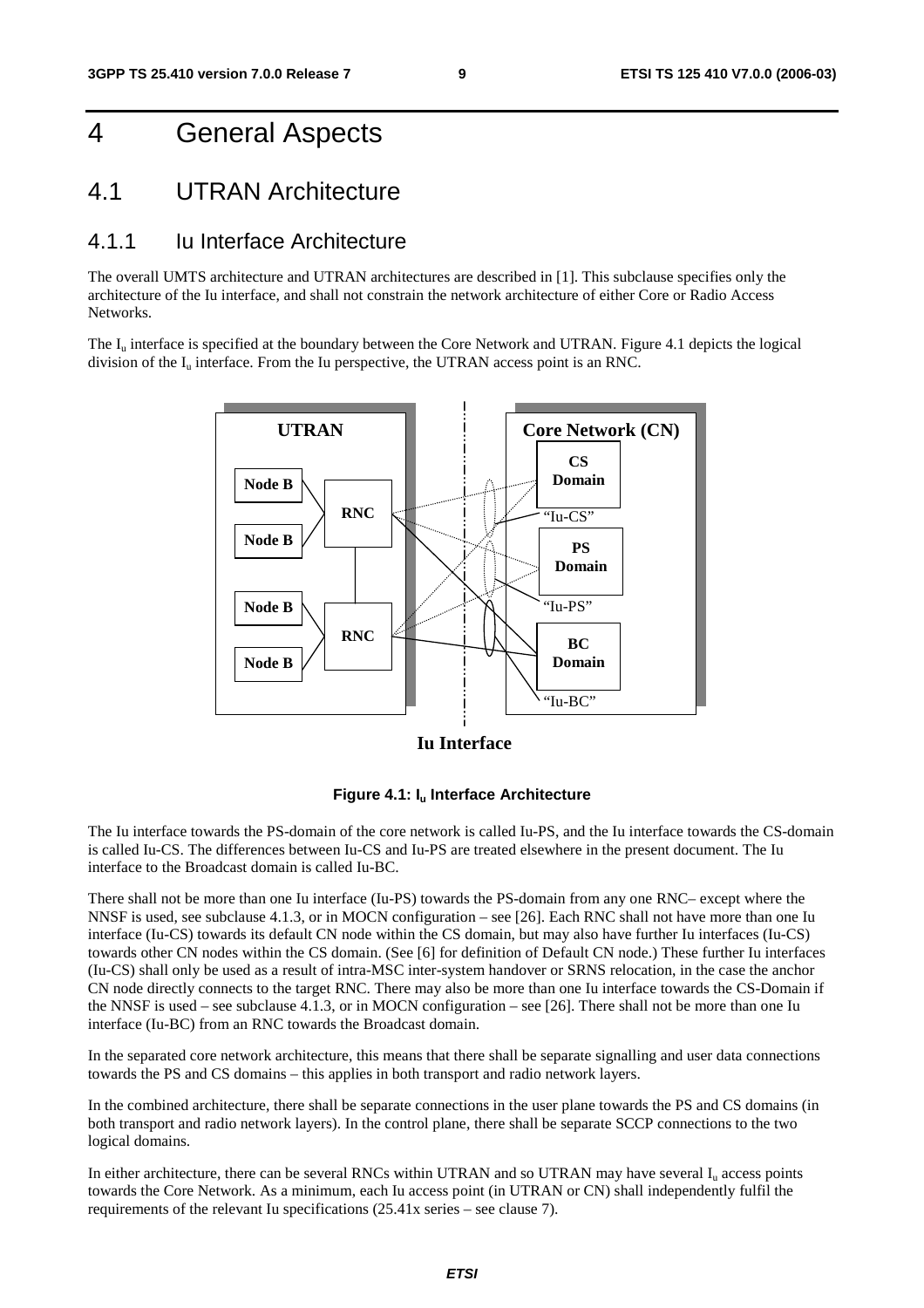#### 4.1.2 Iu connection principles

The Iu interface has a hierarchical architecture where one higher layer entity controls several lower layer entities. The hierarchy for the CN - UTRAN signalling connection end points is described below:

- Each CN Access Point may be connected to one or more UTRAN Access Points.
- For the PS domain, each UTRAN Access Point shall not be connected to more than one CN Access Point except where the NNSF is used, see subclause 4.1.3, or when RNC is shared in MOCN configuration..
- For the CS domain, each UTRAN Access Point may be connected to one or more CN Access Points.
- For the BC domain, each UTRAN Access Point may be connected to one CN Access Point only.

#### 4.1.3 Implementation of the NAS Node Selection Function

The optional NAS Node Selection Function (NNSF) is described in [25].

If the NAS Node Selection Function is used by an RNC:

There may be more than one Iu interface (Iu-CS) towards the CS domain and/or more than one Iu interface (Iu-PS) towards the PS-domain from this RNC.

#### 4.1.4 Implementation of MOCN configuration support

The MOCN configuration is described in [26]. When the RNC is shared in MOCN configuration:

- There may be more than one Iu interface (Iu-CS) towards the CS domain of different CN operators and/or more than one Iu interface (Iu-PS) towards the PS-domain of different CN operators from this RNC.
- The MOCN Rerouting Function shall be supported.

### 4.2 I<sub>u</sub> Interface General Principles

From a UTRAN perspective, maximising the commonality of the various protocols that flow on the Iu interface is desirable. This means at the minimum that:

- A common set of radio access bearer services will be offered by UTRAN to the Core Network nodes, regardless of their type (e.g. 3G-MSC or 3G-SGSN).

There will be a common functional split between UTRAN and the Core Network nodes, regardless of their type (e.g. 3G-MSC or 3G-SGSN).

Signalling in the radio network control plane shall not depend on the specific choice of transport layers.

### 4.3 I<sub>u</sub> Interface Specification Objectives

The following objectives are partly derived from [2].

The  $I_{\nu}$  interface shall be specified such that it can support:

- the interconnection of RNCs with Core Network Access Points within a single PLMN, and within several PLMNs in case of network sharing, as described in [26].
- the interconnection of RNCs with Core Network Access Points irrespective of the manufacturer of any of the elements.
- all UMTS services.

The  $I<sub>u</sub>$  interface shall facilitate the use of the same RNC, MSC or SGSN in all PLMNs.

The I<sub>u</sub> interface shall facilitate the sharing of transport technology between Iu-PS and Iu-BC.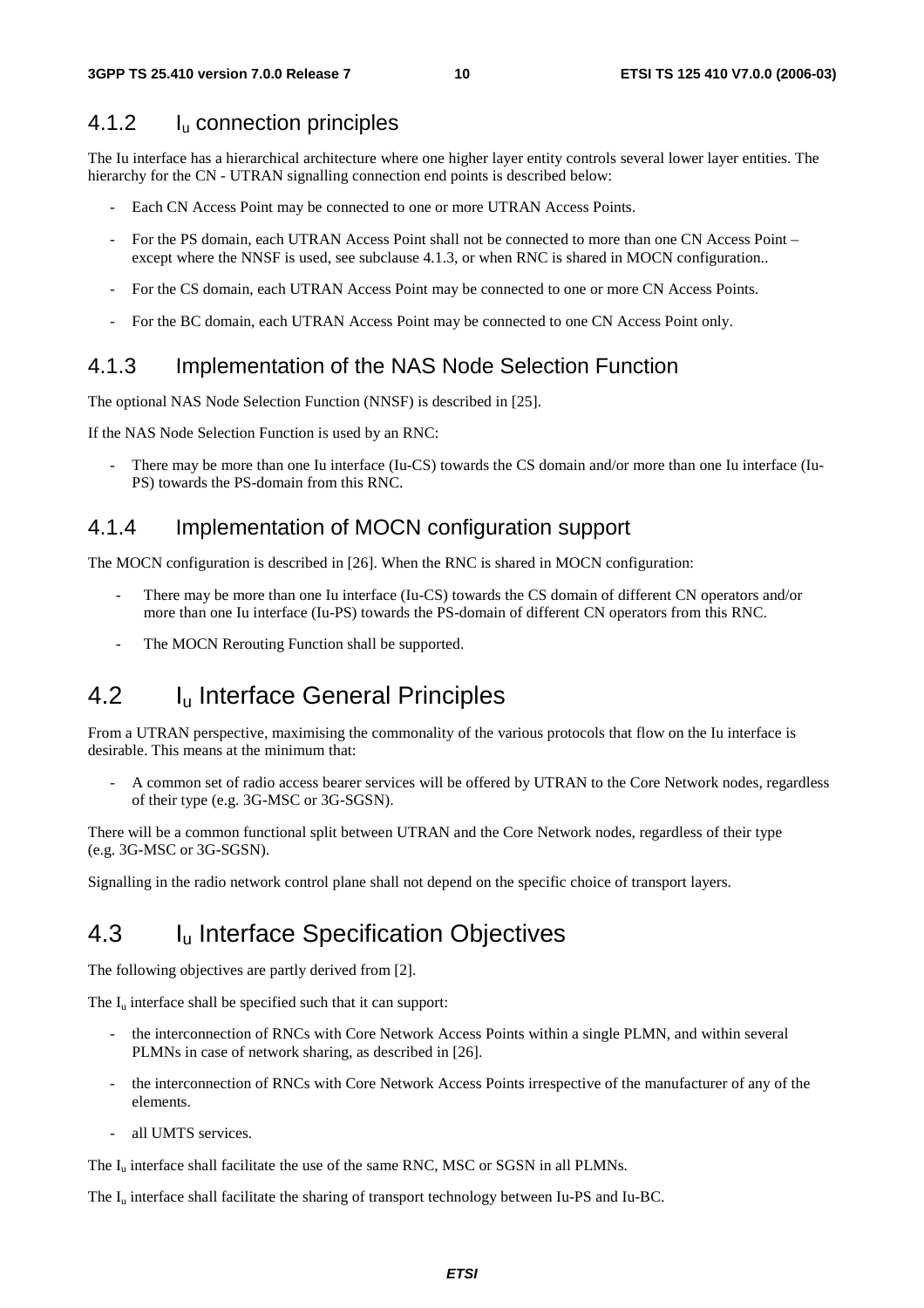The  $I_{\text{u}}$  interface shall allow interworking to the GSM Core Network.

Independence between the protocol layers and between control and user planes shall be maintained on the Iu interface.

The I<sub>u</sub> interface shall allow independent evolution of technologies within the Core, Radio Access and Transport Networks.

The  $I_u$  interface shall allow separate evolution of O&M facilities.

The  $I_{\text{u}}$  interface shall be standardised as an open and multi-vendor interface.

The Iu interface specifications shall facilitate the migration of some services from the CS-domain to the PS-domain. In particular, the RANAP protocol shall be common to both PS and CS domains, and the  $I<sub>u</sub>$  user plane protocol(s) shall be independent of the core network domain (PS or CS), except where a specific feature is only required for one domain.

# 4.4 Iu Interface Capabilities

The following capabilities are derived from the requirements described in [2].

The  $I_{\text{u}}$  interface supports:

- procedures to establish, maintain and release Radio Access Bearers;
- procedures to perform SRNS relocation, intra-system handover, inter-system handover and inter-system change;
- procedures to support the Cell Broadcast service;
- a set of general procedures, not related to a specific UE;
- the separation of each UE on the protocol level for user specific signalling management;
- the transfer of NAS signalling messages between UE and CN;
- location services by transferring requests from the CN to UTRAN, and location information from UTRAN to CN. The location information may comprise a geographical area identifier or global co-ordinates with uncertainty parameters;
- simultaneous access to multiple CN domains for a single UE;
- mechanisms for resource reservation for packet data streams;
- procedures to support MBMS bearer services.

### 4.5 Iu Interface Characteristics

#### 4.5.1 Use of Transport Network User Plane as Signalling Bearer

4.5.1.1 Use of SCCP

#### 4.5.1.1.1 General

The SCCP is used to support signalling messages between the CNs and the RNC. One user function of the SCCP, called Radio Access Network Application Part (RANAP), is defined. The RANAP uses one SCCP signalling connection per active UE and CN for the transfer of layer 3 messages. RANAP also uses one SCCP signalling connection per MBMS bearer service.

Both connectionless and connection-oriented procedures are used to support the RANAP. TS 25.413 explains whether connection oriented or connectionless services should be used for each layer 3 procedure.

RANAP may use SSN, SPC and/or GT and any combination of them as addressing schemes for the SCCP. Which of the available addressing scheme to use for the SCCP is an operator matter.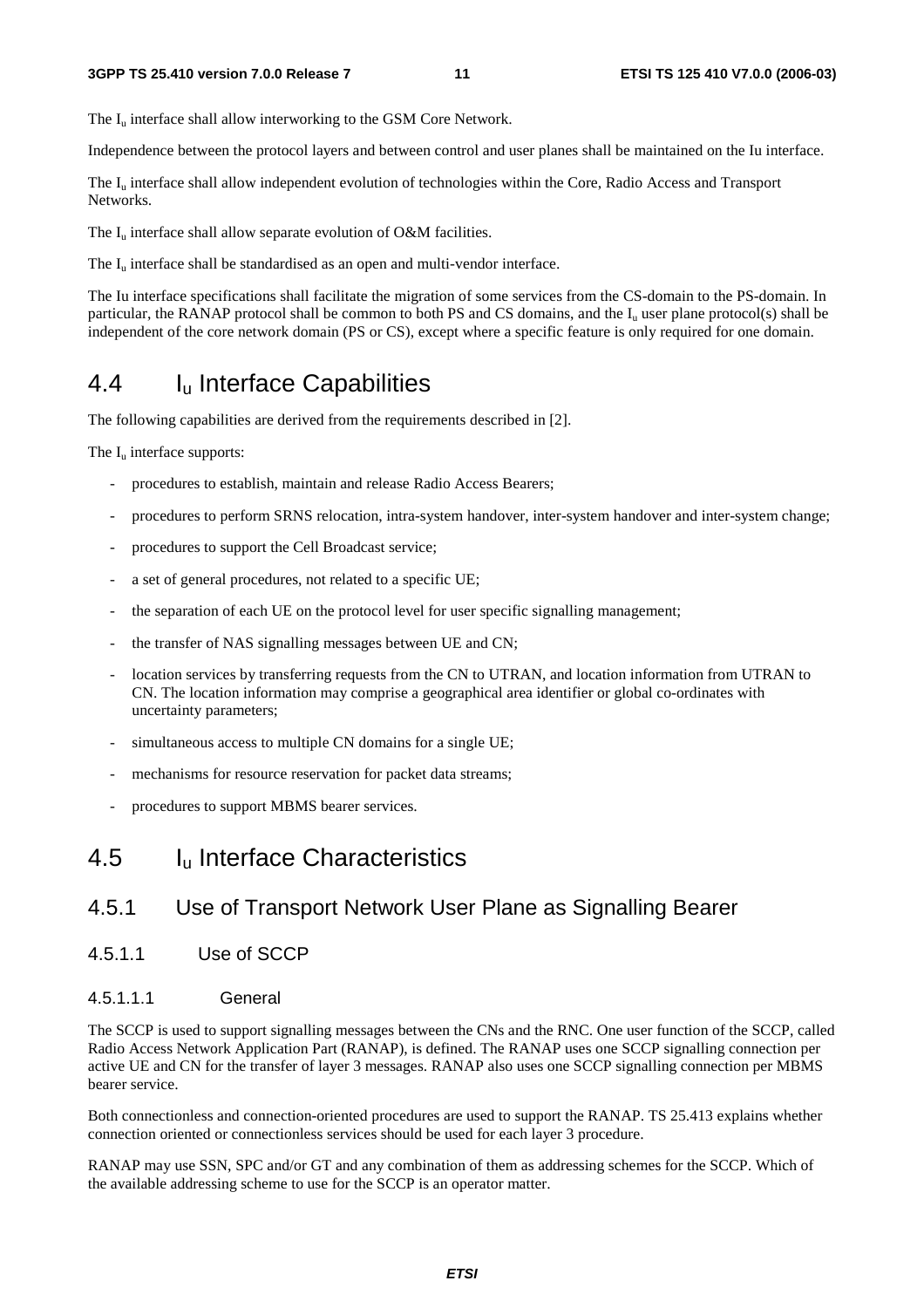When GT addressing is utilised, the following settings shall be used:

- SSN Indicator  $= 1$  (RANAP SSN as defined in [13] shall always be included).
- Global Title Indicator = 0100 (GT includes translation type, numbering plan, encoding scheme and nature of address indicator).
- Translation Type =  $0000 0000$  (not used).
- Numbering Plan =  $0001$  (E.163/4).
- Nature of Address Indicator = 000 0100 (International Significant Number).
- Encoding Scheme  $= 0001$  or 0010 (BCD, odd or even).
- Routing indicator = 0 or 1 (route on GT or PC/SSN).

When used, the GT shall be the E.164 address of the relevant node.

The following subclauses describe the use of SCCP connections for RANAP transactions. Subclause 4.5.1.2 describes the connection establishment procedures. Subclause 4.5.1.3 describes the connection release procedures. Subclause 4.5.1.4 describes abnormal conditions.

#### 4.5.1.1.2 SCCP Connection Establishment procedure

A new SCCP connection is established when information related to the communication between a UE and the network has to be exchanged between RNC and CN, and no SCCP connection exists between the CN and the RNC involved, for the concerned UE. A new SCCP connection is also established for MBMS service purpose between the RNC and CN.

Various SCCP connection establishment cases have to be distinguished:

- i) RNC Initiated SCCP Signalling Connection for a UE;
- ii) CN Initiated SCCP Signalling Connection for a UE;
- iii) CN Initiated SCCP Signalling Connection for an MBMS Service.

The above cases are the only cases currently identified for SCCP connection establishment. Others may emerge in the future.

#### 4.5.1.1.2.1 Establishment procedure in case i

The SCCP signalling connection establishment is initiated, by the RNC, at the reception of the first layer 3 non access stratum message from the UE.

#### **Initiation**

The RNC sends SCCP CONNECTION REQUEST message to the Core Network. A RANAP message shall be included in the user data field of the SCCP CONNECTION REQUEST message when the RANAP message size is less than or equal to the maximum size of the user data field in the SCCP CONNECTION REQUEST message. When the RANAP message is longer than the maximum size, the user data field shall not be included in the SCCP CONNECTION REQUEST message.

If the Core Network receives an SCCP CONNECTION REQUEST message for a UE for which an SCCP connection already exists, or if the Core Network receives an SCCP CONNECTION REQUEST message that does not include a user data field, and later finds out that the SCCP CONNECTION REQUEST message was for a UE for which an SCCP connection already exists, the Core Network shall ensure that the new SCCP connection and the already existing SCCP connection are for the same UE, e.g. by security functions, and if so, release the already existing SCCP connection via the normal Iu Release procedure and all UTRAN resources allocated to it.

#### **Termination**

- **successful outcome** 
	- The SCCP CONNECTION CONFIRM message, which may optionally contain a connection oriented RANAP message in the user data field, is returned to the RNC.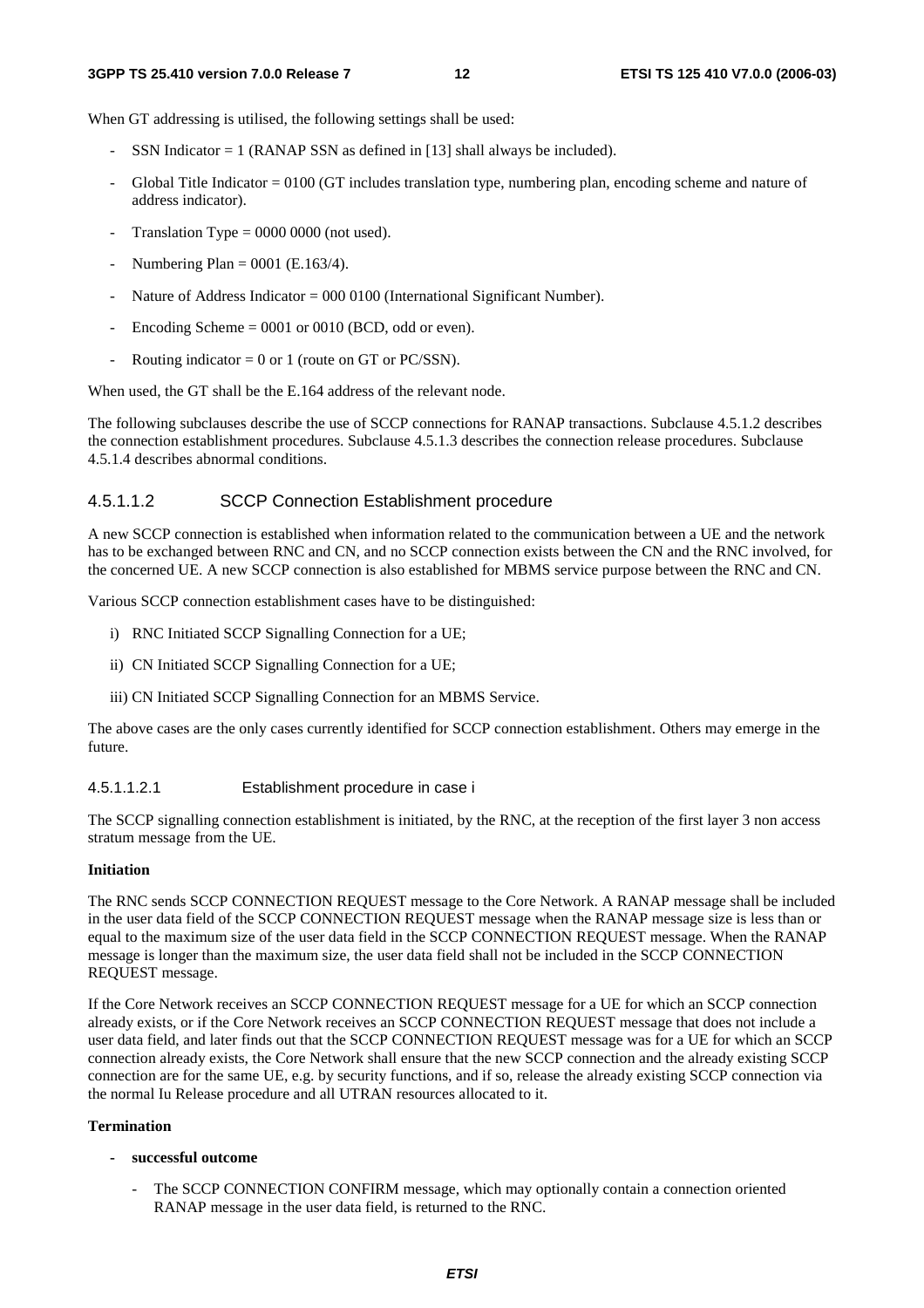#### **- unsuccessful outcome**

If the SCCP signalling connection establishment fails, an SCCP CONNECTION REFUSAL message will be sent back to the RNC. This message may contain a RANAP message in the user data field.

For more information on how the RANAP procedure Initial UE Message is handled, please see the elementary procedure Initial UE Message in TS 25.413 [6].





#### 4.5.1.1.2.2 Establishment procedure in case ii

The SCCP signalling connection establishment is initiated, by the Core Network, in connection with performing a Relocation.

#### **Initiation**

The Core Network initiates the connection establishment by sending an SCCP CONNECTION REQUEST message to the RNC. Optionally, a RANAP message may be included in the user data field of the SCCP CONNECTION REQUEST message.

#### **Termination**

#### **- successful outcome**

The SCCP CONNECTION CONFIRM message, which may optionally contain a connection oriented RANAP message in the user data field, is returned to the Core Network.

#### **- unsuccessful outcome**

- If the SCCP signalling connection establishment fails, an SCCP CONNECTION REFUSAL message will be sent back to the Core Network. This message may contain a RANAP message in the user data field.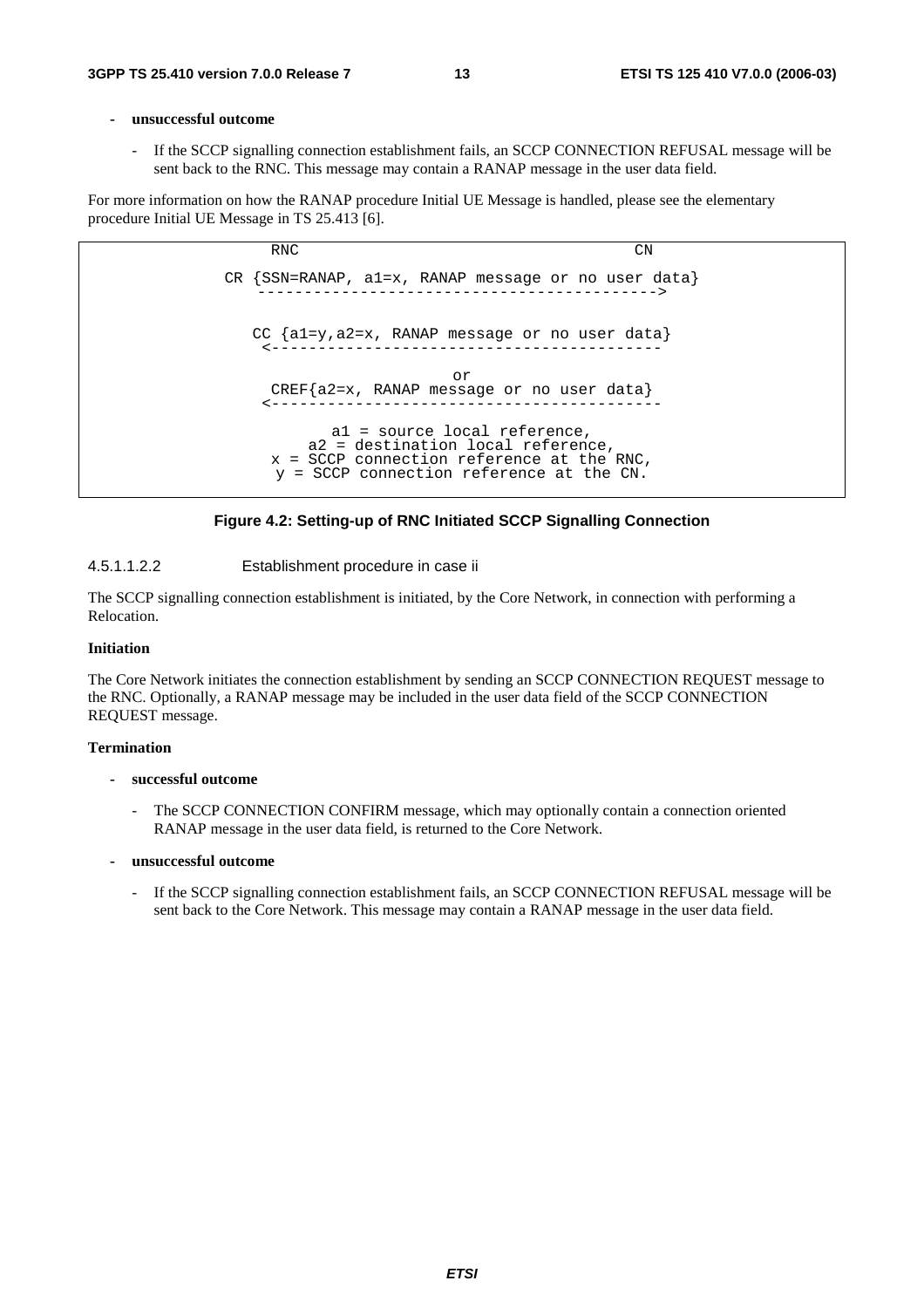```
RNC CN
CR {SSN=RANAP, a1=y,RANAP message or no user data} 
    <----------------------------------------- 
 CC {a1=x, a2=y, RANAP message or no user data} 
   ------------------------------------------> 
                      or 
   CREF{a2=y, RANAP message or no user data} 
   ------------------------------------------> 
          a1 = source local reference, 
        a2 = destination local reference, 
    x = SCCP connection reference at the RNC, 
    y = SCCP connection reference at the CN.
```
#### **Figure 4.3: Setting-up of CN Initiated SCCP Signalling Connection**

#### 4.5.1.1.2.3 Establishment procedure in case iii

The SCCP signalling connection establishment is initiated, by the Core Network, to establish a new SCCP connection between the RNC and the CN for an MBMS service at the start of an MBMS session and when no SCCP connection already exists between the CN and the RNC involved, for the concerned MBMS service.

#### **Initiation**

The Core Network initiates the connection establishment by sending an SCCP CONNECTION REQUEST message to the RNC. Optionally, a RANAP message may be included in the user data field of the SCCP CONNECTION REQUEST message.

#### **Termination**

#### **- successful outcome**

- The SCCP CONNECTION CONFIRM message, which may optionally contain a connection oriented RANAP message in the user data field, is returned to the Core Network.
- **unsuccessful outcome** 
	- If the SCCP signalling connection establishment fails, an SCCP CONNECTION REFUSAL message will be sent back to the Core Network. This message may contain a RANAP message in the user data field.

#### 4.5.1.1.3 SCCP Connection Release procedure

This procedure is always initiated at the Core Network side in normal release case.

An SCCP connection is released when the CN realises that a given signalling connection is no longer required.

The CN sends a SCCP RELEASED message.

The procedure may be initiated at the Core Network side and the RNC side in any abnormal release case.

#### 4.5.1.1.4 General SCCP Abnormal Conditions

If a user-out-of-service information or signalling-point-inaccessible information is received by the RANAP, no new attempt to establish SCCP connections towards the affected point code will be started until the corresponding user-inservice information or signalling-point-accessible information is received.

When a user-out-of-service information or signalling-point-inaccessible is received by the RNC, an optional timer may be started. When the timer expires, all the SCCP connections towards the affected point code will be released. When the user-in-service or signalling-point-accessible is received, the timer is stopped.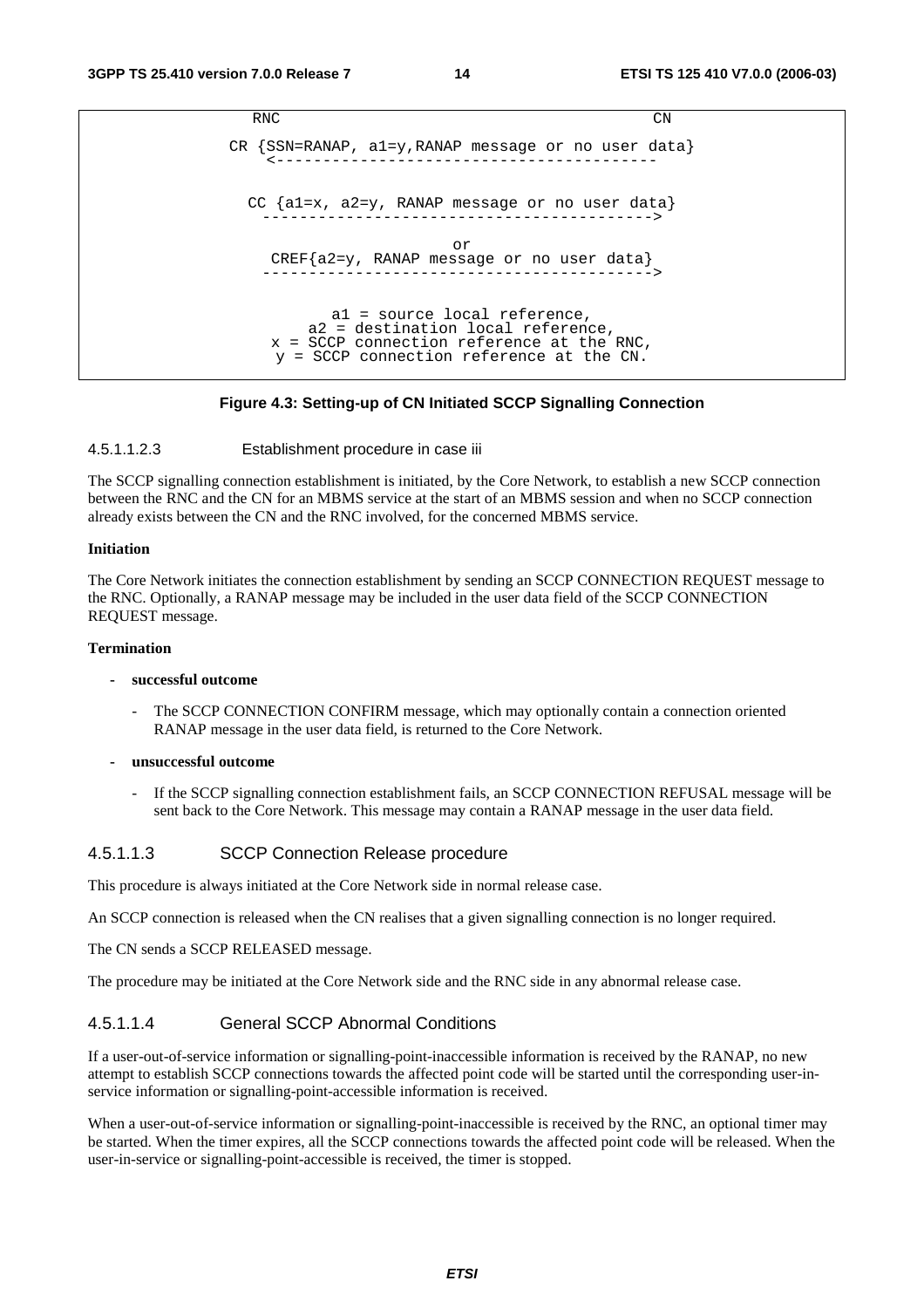If for any reason an SCCP connection is released, the optional timer expires or a connection refusal is received while any of the RANAP procedures are being performed or while a dedicated resource is still allocated, the following actions are taken:

#### **At RNC:**

- Any RNC procedure relating to that connection is abandoned.
- The UTRAN resources allocated to the connection are released.

#### **At Core Network:**

The resources associated with the SCCP connection are cleared as soon as possible.

#### 4.5.1.2 Use of MTP3b

- For a given MSC, the RNC shall be able to access RANAP and ALCAP either under the same MTP3b destination point code, or under different point codes;
- For a given RNC, the MSC shall be able to access RANAP and ALCAP either under the same MTP3b destination point code, or under different point codes.

#### 4.5.2 Use of Transport Network User Plane as User Data Bearer

#### 4.5.2.1 Use of AAL2

In the ATM transport option AAL2 is used as the user data bearer towards the CS domain.

Q.2630.2 is used as the protocol for dynamically setup AAL-2 connections over Iu towards the CS domain. Q.2630.2 adds new optional capabilities to Q.2630.1.

#### 4.5.2.2 Use of GTP-U

GTP-U is used as the user data bearer towards the PS domain.

RANAP Signalling is used to establish, modify and release the GTP-U tunnels towards the PS domain.

#### 4.5.2.3 Use of RTP

RTP/UDP/IP is used as the user data bearer towards the CS domain in the IP transport option. The use of RTCP [x2] is optional.

RANAP Signalling is used to establish, modify and release RTP sessions towards the CS domain.

#### 4.5.3 Use of Transport Network User Plane on Iu-BC

TCP/IP is used as the bearer for the radio network layer protocol over  $I_u$ -BC.

The TCP connection is normally established by the CN using standard TCP procedures.

A new TCP connection is established by the RNC only when there is information (e.g. failure or restart indications) that needs to be sent from RNC to the CN, and there is no existing TCP connection. The RNC shall establish the connection using standard TCP procedures.

The node that established the connection shall release the TCP connection.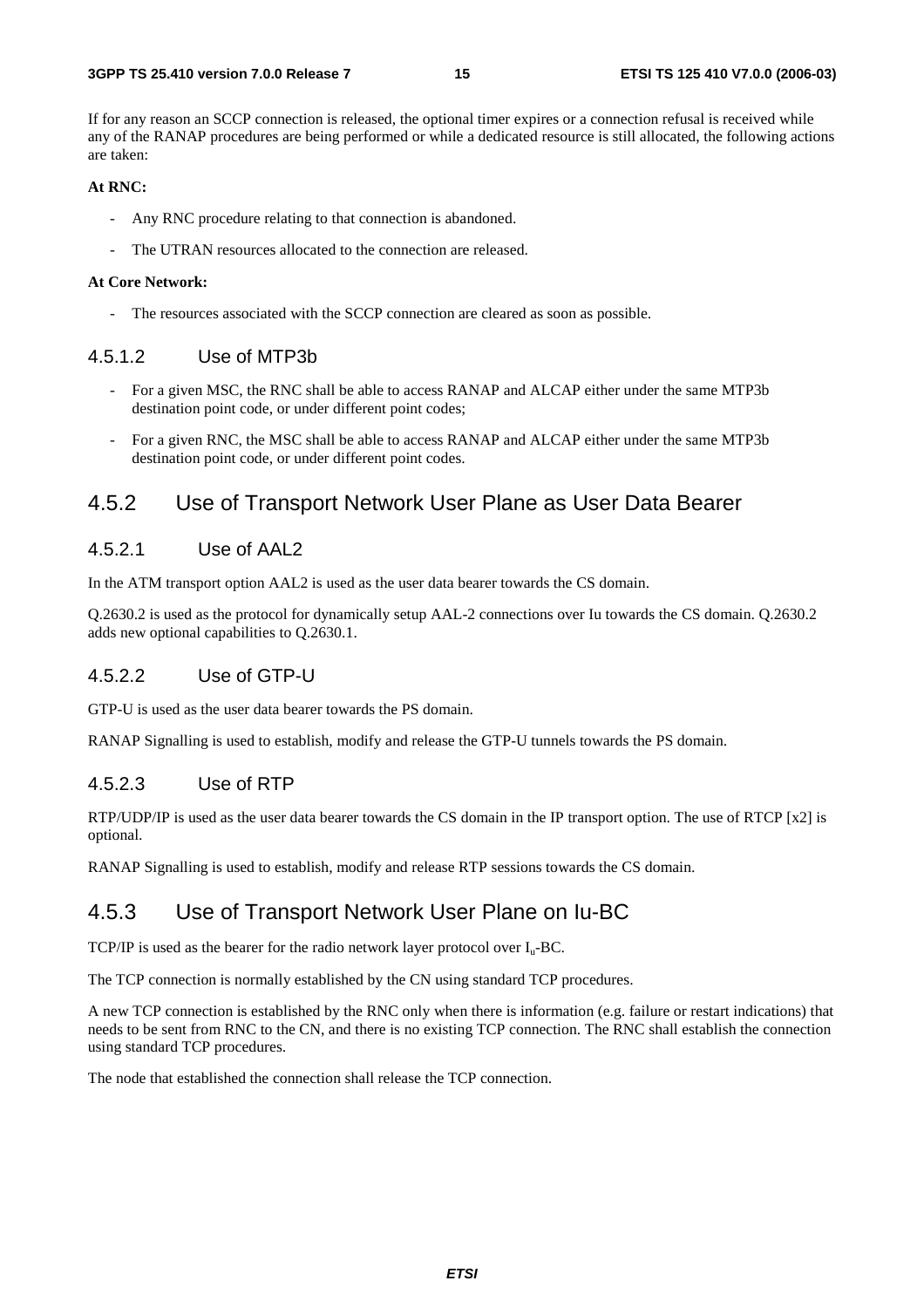# 5 Functions of the  $I_u$  Interface Protocols & Functional Split

# 5.1 General

This subclause defines the functional split between the core network and the UMTS radio access network. In addition, the possible interaction between the functions is defined. The functional split is shown in table 5.1.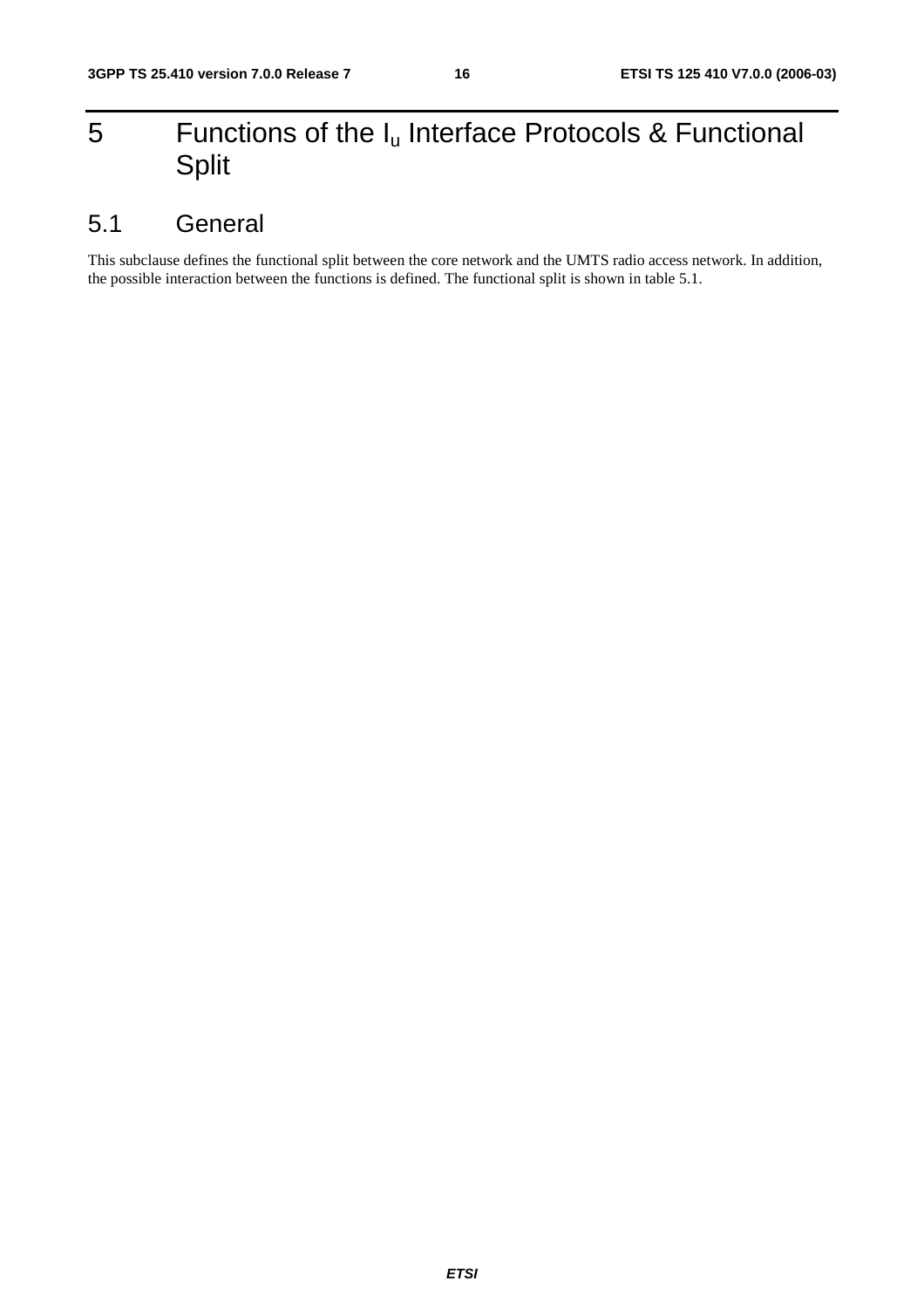| <b>Function</b>                                                                 | <b>UTRAN</b>                    | <b>CN</b>                       |
|---------------------------------------------------------------------------------|---------------------------------|---------------------------------|
| <b>RAB management functions:</b>                                                |                                 |                                 |
| RAB establishment, modification and release                                     |                                 | X                               |
| RAB characteristics mapping $I_u$ transmission                                  | $\frac{\mathsf{x}}{\mathsf{x}}$ |                                 |
| bearers                                                                         |                                 |                                 |
| RAB characteristics mapping Uu bearers                                          | Χ                               |                                 |
| RAB queuing, pre-emption and priority                                           | X                               | X                               |
|                                                                                 |                                 |                                 |
| <b>Radio Resource Management functions:</b><br>Radio Resource admission control |                                 |                                 |
| <b>Broadcast Information</b>                                                    | $\frac{\mathsf{X}}{\mathsf{X}}$ | X                               |
|                                                                                 |                                 |                                 |
| Iu link Management functions:                                                   |                                 |                                 |
| I <sub>u</sub> signalling link management                                       | х                               | х                               |
| ATM VC management                                                               | Χ                               | $\overline{\mathsf{x}}$         |
| AAL2 establish and release                                                      | X                               |                                 |
| AAL5 management                                                                 | $\overline{\mathsf{x}}$         | $\frac{\mathsf{X}}{\mathsf{X}}$ |
| GTP-U Tunnels management                                                        | $\overline{\mathsf{x}}$         | $\overline{\mathsf{x}}$         |
| <b>TCP Management</b>                                                           | $\overline{\mathsf{x}}$         | $\overline{\mathsf{x}}$         |
| <b>Buffer Management</b>                                                        | X                               |                                 |
|                                                                                 |                                 |                                 |
| Iu U-plane (RNL) Management:                                                    |                                 |                                 |
| I <sub>u</sub> U-plane frame protocol management                                |                                 | X                               |
| I <sub>u</sub> U-plane frame protocol initialization                            | х                               |                                 |
| <b>Mobility management functions:</b>                                           |                                 |                                 |
| Location information reporting                                                  | X                               | X                               |
| Handover and Relocation                                                         |                                 |                                 |
| Inter RNC hard HO, lur not used or not available                                | Χ                               | X                               |
| Serving RNS Relocation (intra/inter MSC)                                        | X                               | X                               |
| Inter system hard HO (UMTS-GSM)                                                 | Χ                               | $\overline{\mathsf{x}}$         |
| Inter system Change (UMTS-GSM)                                                  | $\overline{\mathsf{x}}$         | $\overline{\mathsf{x}}$         |
| Paging Triggering                                                               |                                 | $\overline{\mathsf{x}}$         |
| <b>GERAN System Information Retrieval</b>                                       | X                               | $\overline{\mathsf{x}}$         |
| <b>Security Functions:</b>                                                      |                                 |                                 |
| Data confidentiality                                                            |                                 |                                 |
| Radio interface ciphering                                                       | Χ                               |                                 |
| Ciphering key management                                                        |                                 | Х                               |
| User identity confidentiality                                                   | х                               | х                               |
| Data integrity                                                                  |                                 |                                 |
| Integrity checking                                                              | Χ                               |                                 |
| Integrity key management                                                        |                                 | X                               |
|                                                                                 |                                 |                                 |
| <b>Service and Network Access functions:</b>                                    |                                 |                                 |
| CN Signalling data                                                              | Χ                               | Χ                               |
| Data Volume Reporting                                                           | Χ                               |                                 |
| <b>UE Tracing</b>                                                               | $\overline{\mathsf{x}}$         | х                               |
| Location reporting                                                              | $\overline{\mathsf{x}}$         | $\overline{\mathsf{x}}$         |
| I <sub>u</sub> Co-ordination functions:                                         |                                 |                                 |
| Paging co-ordination                                                            | X                               | Χ                               |
| <b>NAS Node Selection Function</b>                                              | $\overline{\mathsf{X}}$         |                                 |
| <b>MOCN Rerouting Function</b>                                                  | $\overline{\mathsf{x}}$         | Χ                               |
|                                                                                 |                                 |                                 |
| <b>MBMS</b> functions                                                           | X                               | х                               |
| <b>MBMS RAB Management</b>                                                      | $\overline{\mathsf{x}}$         | $\overline{\mathsf{x}}$         |
| <b>MBMS UE Linking Function</b>                                                 | Χ                               | Χ                               |
| <b>MBMS Registration Control Function</b>                                       | Χ                               | Χ                               |
| <b>MBMS Enquiry Function</b>                                                    | Χ                               | X                               |

#### **Table 5.1: Iu interface functional split**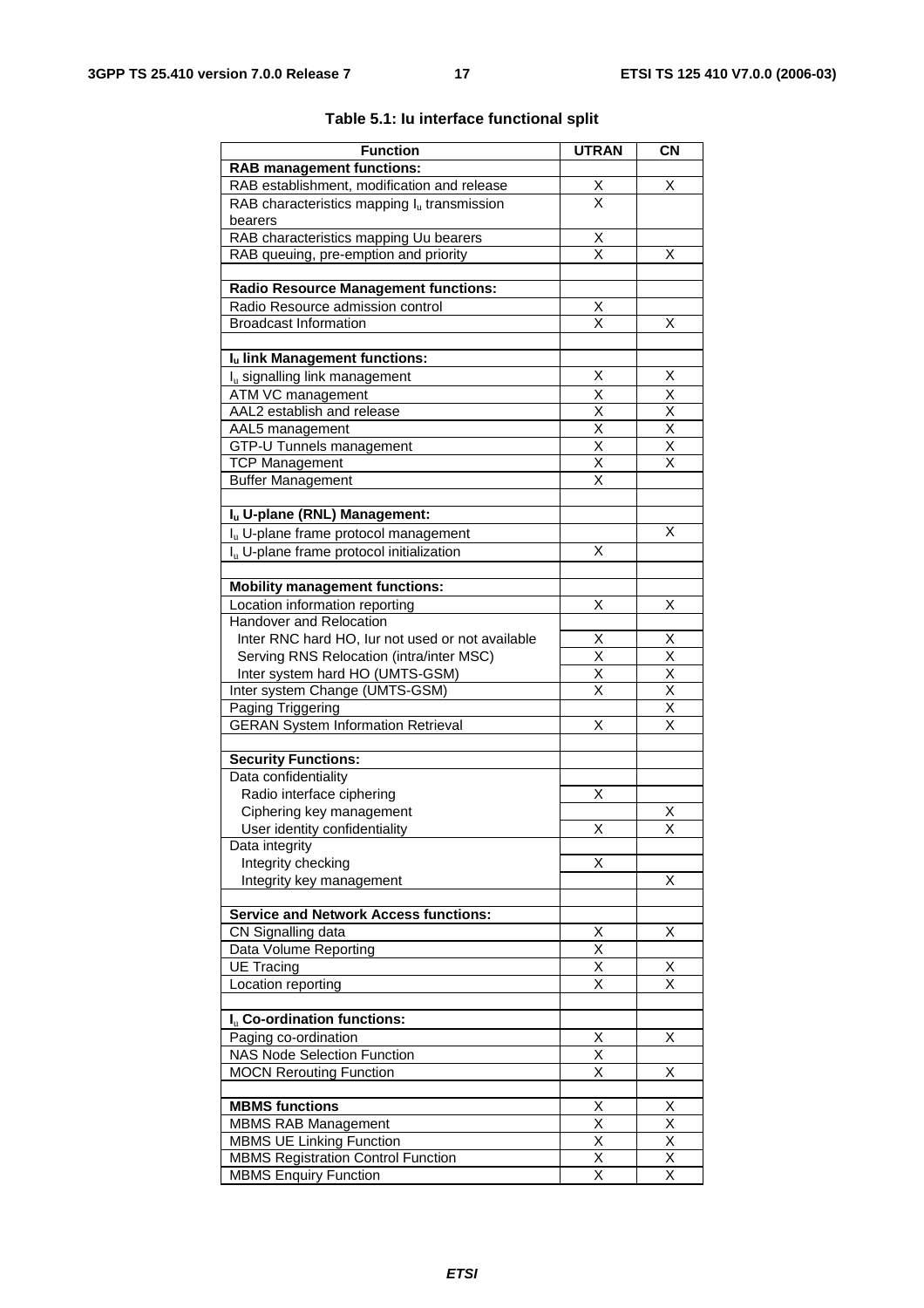# 5.2 RAB management Functions

### 5.2.1 RAB establishment, modification and release function

The RAB, Radio Access Bearer, is defined to be set-up between UE and CN. Depending on subscription, service, requested QoS etc. different types of RABs will be used. It is the CN that controls towards the UTRAN the establishment, modification or release of a RAB. Furthermore, the CN selects the type of the transport bearer, i.e. ATM or IP.

The RAB identity is allocated by CN by mapping the value for the NAS Binding information (from the actual protocol IE for the respective CN domain) to the RAB ID as specified in [3]. The RAB identity is globally significant on both the radio bearer and on the Iu bearer for a given UE in a particular CN domain.

RAB establishment, modification and release is a CN initiated function.

RAB establishment, modification and release is a UTRAN executed function.

RAB release request is a UTRAN initiated function, triggered when UTRAN e.g. fails to keep the RAB established with the UE.

### 5.2.2 RAB characteristics mapping to Uu bearers function

The RAB characteristics mapping function is used to map the radio access bearers to the Uu bearers. The mapping is performed during the establishment of the RAB. UTRAN shall perform the mapping between the bearers.

RAB mapping to Uu transmission bearers is a UTRAN function.

### 5.2.3 RAB characteristics mapping to Iu transport bearers

The RAB characteristics mapping function is used to map the radio access bearers to the Iu interface transport bearers. The mapping is performed during the establishment of the RAB.

UTRAN shall perform this mapping between the bearers if AAL2 is used, since it is the UTRAN that establishes the AAL2 connections.

In case of RAB towards the PS domain, UTRAN shall perform the mapping between the radio access bearers and the IP layer.

RAB characteristics mapping to Iu transport bearers is a UTRAN function.

### 5.2.4 RAB queuing, pre-emption and priority function

The allocation/retention priority level of a RAB is determined by the CN based on e.g. subscription information, QoS information etc. Accordingly, the CN shall request RAB establishment or modification with an indication of the priority level and the pre-emption capability of that RAB and the queuing vulnerability. Queuing and resource pre-emption shall be performed by UTRAN accordingly.

RAB queuing, pre-emption and allocation/retention priority handling is a UTRAN controlled function.

RAB queuing, pre-emption and allocation/retention priority setting is a CN function.

### 5.3 Radio Resource Management over Iu

#### 5.3.1 Radio resource admission control

When UTRAN receives a request to establish or modify a radio access bearer from the CN, the current radio resource situation is analysed and the admission control either accepts or rejects the request. This is called "Radio resource admission control" and is handled by the UTRAN. If the request is queued, it is handled by the RAB queuing, preemption and priority function.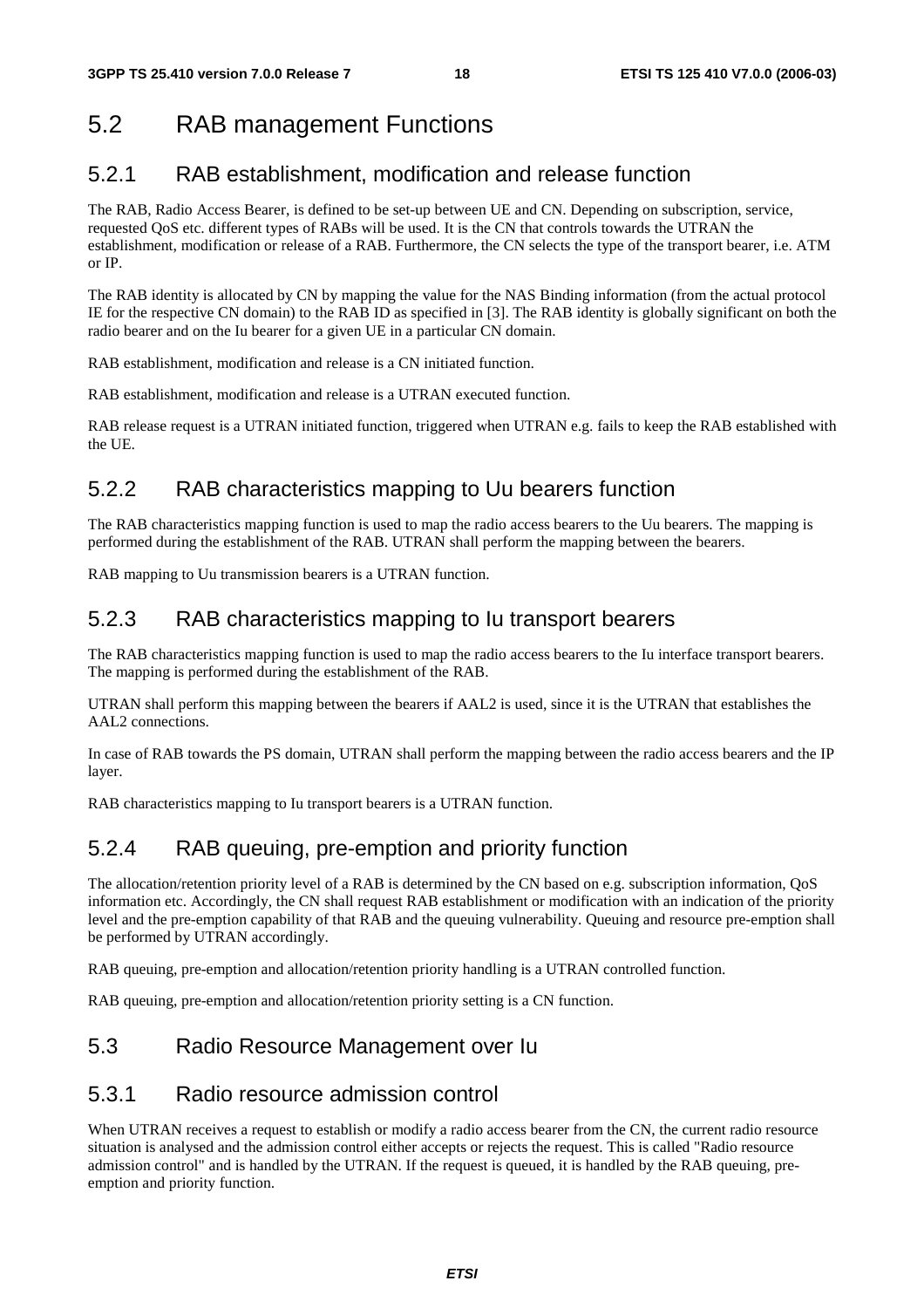### 5.3.2 Broadcast information management

This function consists in the broadcast from network toward UE of some information in the coverage area of the whole network or different parts of the network.

There are two kinds of Broadcast information management. UTRAN broadcast information, and Cell Broadcast information management. All UTRAN broadcast information management shall be handled locally within UTRAN. All Cell Broadcast information is controlled by CN and executed by UTRAN.

# 5.4 I<sub>u</sub> link Management functions

### 5.4.1 **I**<sub>u</sub> Signalling Link Management function

The I<sub>u</sub> signalling link management function provides a reliable transfer of the radio network signalling between UTRAN and CN. Both CN and UTRAN manage the function.

This function is in particular responsible for Iu signalling connection establishment, which can be established either by the CN or the RNC and for  $I_u$  signalling connection release, which is controlled by CN possibly upon UTRAN request.

### 5.4.2 ATM Virtual Connection Management function

This function refers to handling of ATM Virtual Connections (VCs) between CN and UTRAN.

This function shall be used to establish, maintain and release the ATM VCs. For permanent VCs, it is regarded to be an O&M function.

This function also includes the selection of a Virtual Circuit to be used for a particular RAB. The selection of ATM VC upon an Iu radio access bearer service request, shall be done by UTRAN. The selected VC shall fulfil the requirements of the request. The VC may consist of several sublinks: such as SCCP connections, AAL2 connections or IP flows.

### 5.4.3 AAL2 connection establish and release function

This function is used to establish and release the AAL type 2 connections between CN and UTRAN upon an Iu radio access bearer service request. Both UTRAN and CN are taking part in the establishment of AAL2 connection. UTRAN shall initiate both establishment and release of AAL2 connections. In abnormal cases, the CN may also initiate release of AAL2 connections. The use of AAL2 for Iu transmission bearers depends on type of CN.

### 5.4.4 AAL5 management function

AAL5 connections between CN and UTRAN shall be pre-configured at system initialisation. Basic configuration is PVCs. For user data, SVC is possible.

The AAL5 management is a function handled by both the CN and the UTRAN.

#### 5.4.5 GTP-U tunnels management function

This function is used to establish and release GTP-U tunnels between CN and UTRAN upon a radio access bearer service request. This involves assigning a tunnel identifier for each direction and the creation of a context containing the tunnel information. The tunnel identifier for the downlink is allocated by the UTRAN, and the tunnel identifier for the uplink is allocated by the CN. Both CN and UTRAN should maintain the context. The use of GTP-U for I<sub>u</sub> transport bearers depends on type of CN.

#### 5.4.6 TCP Management Function

This function is used to establish and release the TCP connections between CN and UTRAN over Iu-BC.

The TCP management function exists in both UTRAN and CN.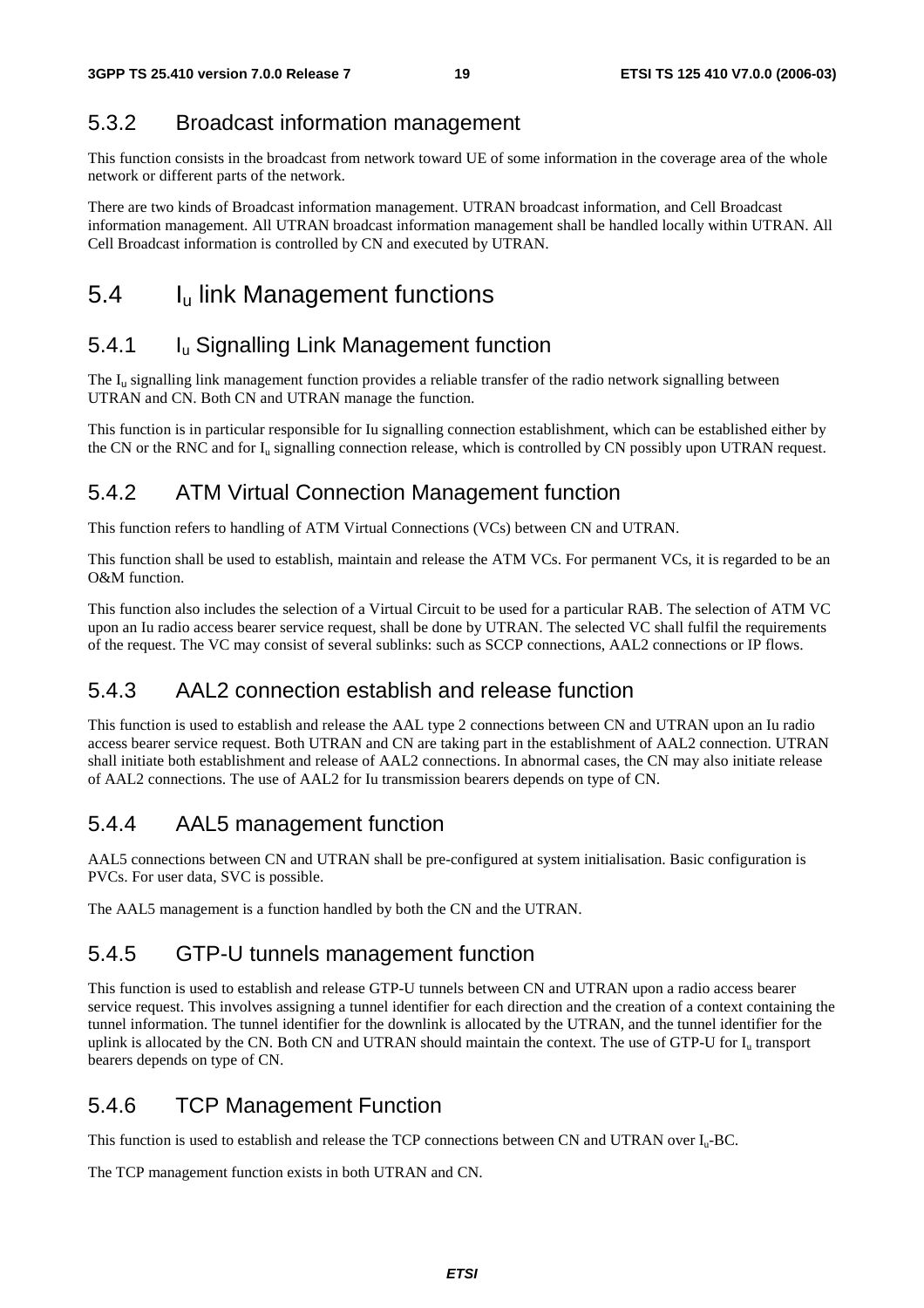### 5.4.7 Buffer Management

Congestion control shall be performed over the Iu user plane using buffer management and no flow control.

This function includes buffers to store received packet data units that at reception can not be processed due to e.g. congestion. In UTRAN, there must be a buffer management function handling received packets from the peer CN node.

The used mechanism is not in the scope of the present document and not relevant to be standardised.

Buffer management is a UTRAN function.

### 5.4.8 RTP Session Management Function

This function is used to establish and release RTP sessions between CN and UTRAN upon a radio access bearer service request. This involves assigning a RTP session identifier for each direction and the creation of a context containing the RTP session information. The RTP session identifier for the downlink is allocated by the UTRAN, and the RTP session identifier for the uplink is allocated by the CN. Both CN and UTRAN should maintain the RTP session context. The use of RTP for Iu transport bearers depends on type of CN.

# 5.5 Iu U-plane (RNL) Management Functions

### 5.5.1 Iu U-plane frame protocol mode selection function

The  $I_{\rm u}$  UP in the Radio Network Layer provides modes of operation that can be activated on RAB basis. For a given RAB, the  $I_{\rm u}$  UP operates either in a Transparent or in Support mode.  $I_{\rm u}$  U-plane frame protocol mode is selected by the CN. A set of appropriate U-plane version(s) is indicated within RANAP. The final U-plane version is selected during the Iu UP initiation procedure among the indicated version(s).

This function is a CN function.

### 5.5.2 Iu U-plane frame protocol initialisation

 $I_{u}$  U-plane frame protocol is initialised by the UTRAN. In certain cases, as described in [15], the  $I_{u}$  U-plane frame protocol may be initialised by the CN.

# 5.6 Mobility Management Functions

### 5.6.1 Location information update function

Some functionality within the CN, needs information about the present location of an active UE, i.e. a UE with established signalling connection. The Location information update function is used to transfer this information from the UTRAN to the CN. It is the UTRAN responsibility to send this information initially at the signalling connection establishment for a UE and at any change of the UE location as long as the signalling connection exists. For this function, the location information shall be at Location and Routing Area level.

### 5.6.2 Handover and Relocation functions

#### 5.6.2.1 Inter RNC hard HO function, Iur not used or not available

This functionality includes procedures for handover from one RNC to another RNC when Iur interface is not used or is not available, i.e. soft handover is not possible. The connection is switched in the CN, so both UTRAN and CN are involved. Both intra and inter CN entity cases are applicable. This functionality includes also the moving of the Serving RNS functionality from one RNC to another RNC.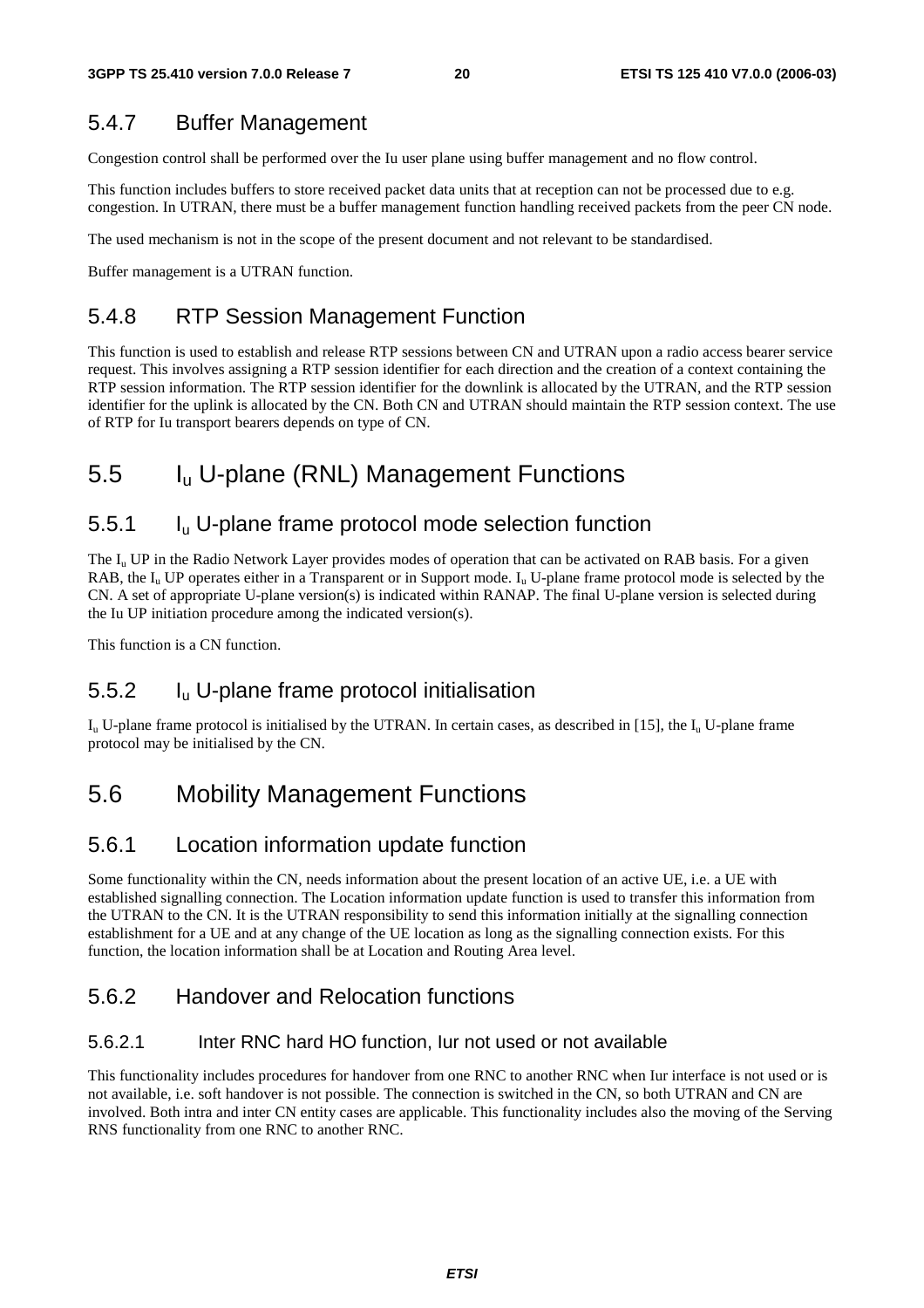#### 5.6.2.2 Serving RNS Relocation function

This functionality allows moving the Serving RNS functionality from one RNC to another RNC, e.g. closer to where the UE has moved during the communication. The Serving RNS Relocation procedure may be applied when active cell management functionality has created a suitable situation for it. Both UTRAN and CN are involved.

#### 5.6.2.3 Inter system Handover (e.g. UMTS-GSM) function

Inter system handover is performed when a mobile hands over between cells belonging to different systems such as GSM and UMTS. For intersystem handover between UMTS and GSM, the GSM procedures are used within the GSM network. Both UTRAN and CN are involved.

NOTE: The GSM BSSMAP procedures are outside the scope of the present document.

### 5.6.2A Inter System Change (e.g. UMTS-GSM) function

Inter system change is performed when a GPRS attached mobile moves from cells belonging to different systems such as GSM and UMTS. For intersystem change between UMTS and GSM, the GPRS procedures are used within the GPRS network. Both UTRAN and CN are involved.

### 5.6.3 Paging Triggering

The Core Network shall, when considered necessary, trigger the Location/Routing/RNC Area paging in the UTRAN system.

### 5.6.4 Shared Networks Access Control

The Shared Networks Access Control function allows the CN to request the UTRAN to apply UE specific access control to the UTRAN and the neighbouring networks on a PLMN or an SNA basis. The Shared Networks Access Control function is further described in [1].

### 5.6.5 GERAN System Information Retrieval

In order to provide the UE with system information related to NACC towards a GERAN system - to be used as an optimisation - the GERAN System Information Retrieval function allows the source system to request GERAN (via CN) to provide this system information. The request and subsequent transfer of the GERAN System Information is performed transparently with the RIM function. The RIM function is further described in [1]

### 5.7 Security Functions

#### 5.7.1 Data Confidentiality

#### 5.7.1.1 Radio interface ciphering function

The radio interface shall be ciphered upon request of the Core Network. Both Signalling and user data may be subject to ciphering. The ciphering shall be done within UTRAN.

#### 5.7.1.2 Ciphering key management function

The ciphering key and the permitted algorithm shall be supplied by the CN. UTRAN selects the used algorithm.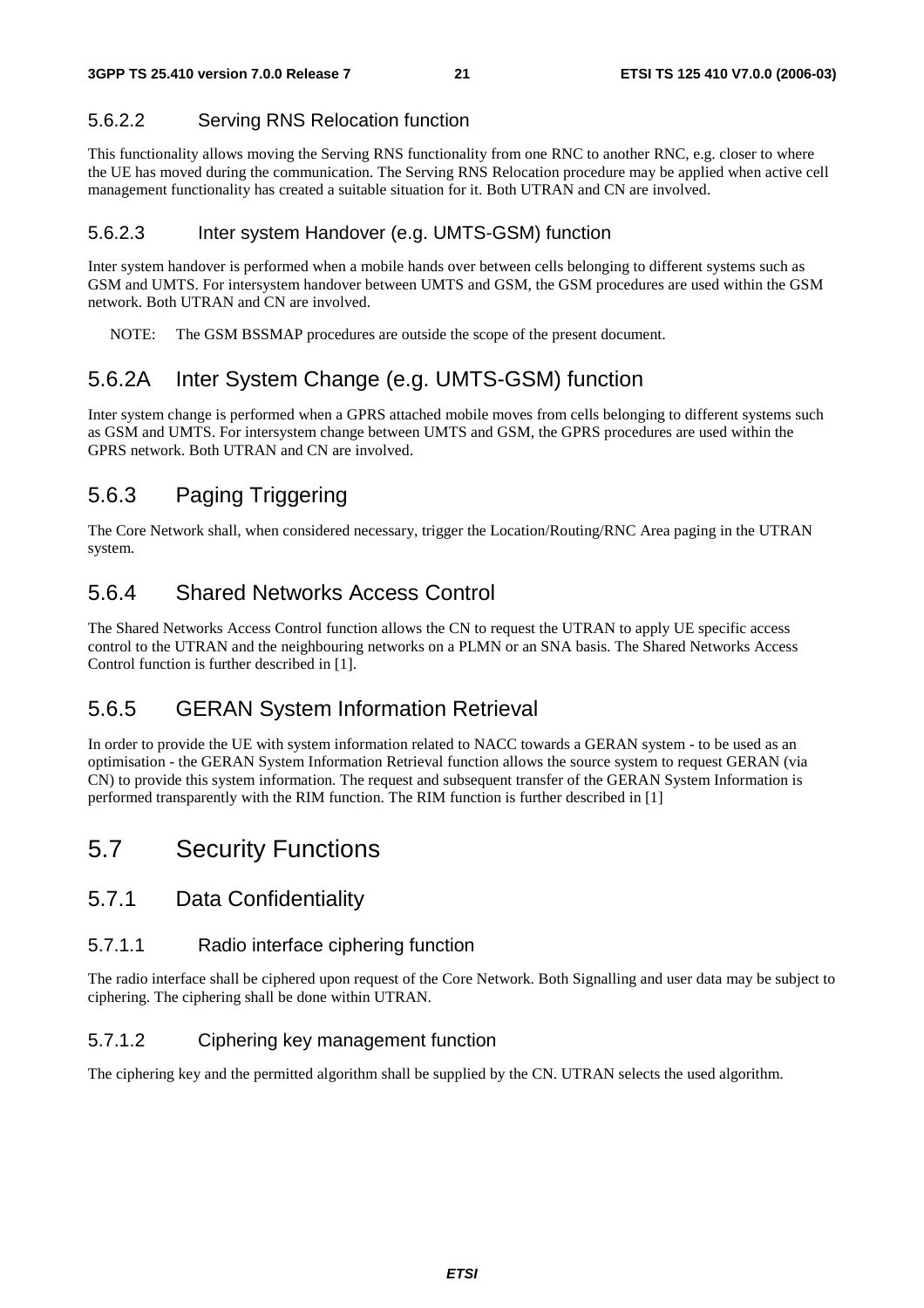### 5.7.2 Data integrity

#### 5.7.2.1 Integrity checking

The purpose of the integrity check is to make sure that the signalling continues between the same elements as by authentication. The integrity check shall be done within the UTRAN.

#### 5.7.2.2 Integrity key management

The integrity key and the permitted algorithm shall be supplied by the CN. UTRAN selects the used algorithm.

### 5.8 Service and Network Access Functions

### 5.8.1 Core Network signalling data transfer function

The NAS CN signalling data such as Call Control (CC), Session Management (SM), Mobility Management (MM), Short Message Services Point to Point and Supplementary Services (SS) shall be transparently conveyed between the CN and the UE. Over the Iu interface, the same Iu interface channel that is used for the UTRAN-CN signalling shall be used.

### 5.8.2 Data Volume Reporting

The data volume reporting function is used to report the volume of unacknowledged data to the CN. The function shall be in the UTRAN and is triggered from the CN.

### 5.8.3 UE Tracing

This feature allows tracing of various events related to the UE and its activities. This is an O&M functionality.

#### 5.8.4 Location reporting function

The positioning function performs the determination of the geographical position and optionally the velocity for an UE. The location reporting function transfers the positioning information between the UTRAN and the CN according to CN commands. This function involves UTRAN and CN.

# 5.9 Co-ordination Functions

### 5.9.1 Paging Co-ordination function

The two CN domain architecture implies need for a page co-ordination, i.e. handling of page triggered by one CN node when UE has a signalling connection to the other CN node. The paging co-ordination is performed by UTRAN and/or optionally by CN. The Common ID is used for UTRAN paging co-ordination. The CN provides the UTRAN with the Common ID.

The paging co-ordination is a UTRAN function. Optionally the paging co-ordination may be performed in the CN.

### 5.9.2 NAS Node Selection Function

The optional NAS Node Selection Function enables the RNC to initially assign CN resources to serve a UE and subsequently setup a signalling connection to the assigned CN resource.

The method by which the RNC initially assigns CN resources is implementation dependent.

The NNSF is described in detail in [25].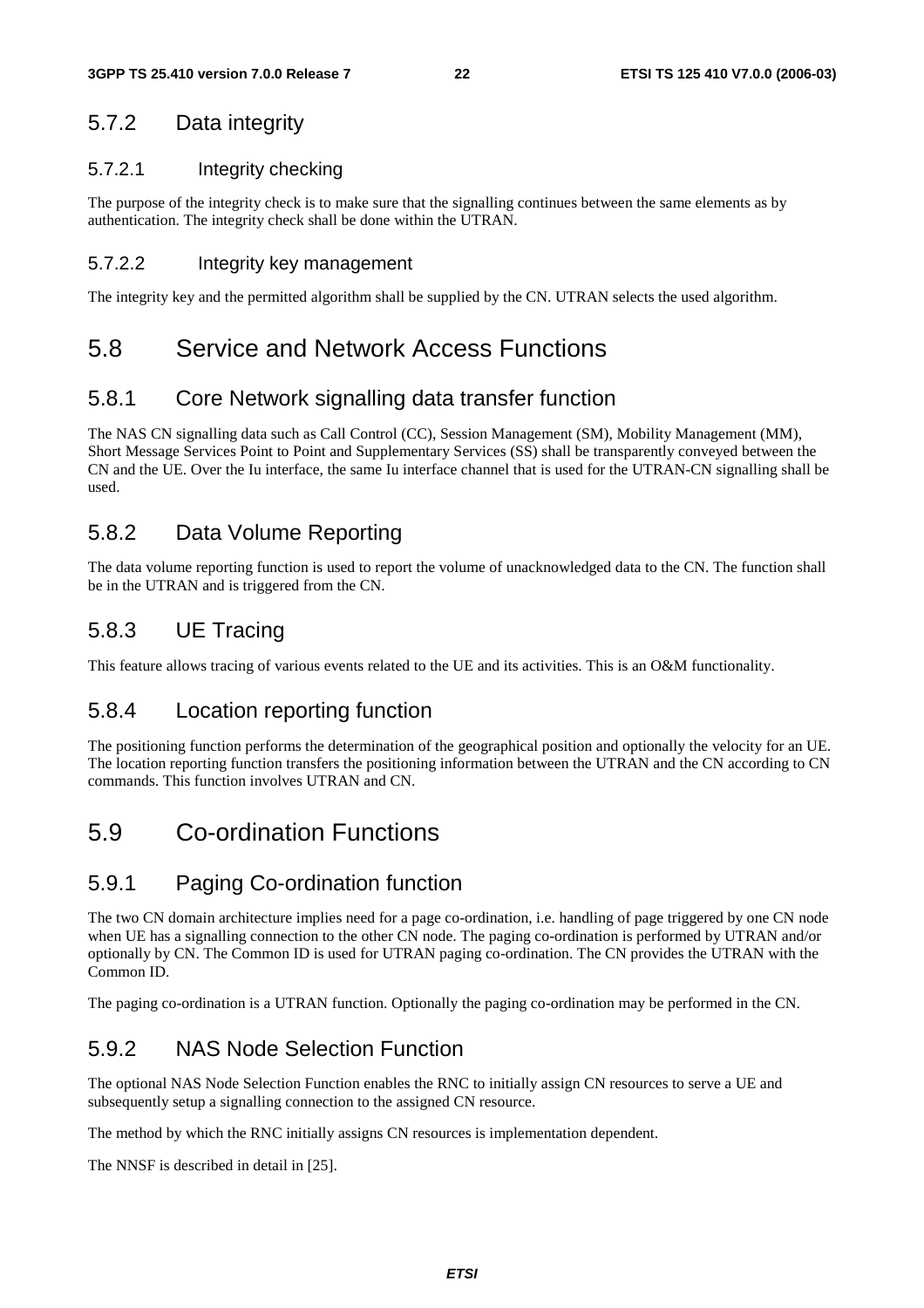### 5.9.3 Information Transfer Function

The Information Transfer function allows configuration data to be passed from the CN to the RNC upon CN trigger. This function is operated in acknowledged mode. It should be used by the CN to maintain alignment between the data as configured in the CN and the configuration data provided to the UTRAN. This may be used e.g. to coordinate the SNA geographical definition (LA to SNA mapping) between CN and UTRAN in order to apply access control on an SNA basis.

### 5.9.4 MOCN Rerouting Function

Rerouting is a mechanism used as part of the assignment of CN operator in shared networks with MOCN configuration for network sharing non-supporting UEs when they perform initial attach /registration. In this case RNC may not know towards which CN to route the initial UE request message and the latter may be rerouted to another CN via RNC.

The MOCN Rerouting Function is described in detail in [26].

### 5.10 MBMS Functions

#### 5.10.1 MBMS RAB Management functions

The MBMS RAB, Radio Access Bearer, is defined to be set-up between the CN and one or several UEs for MBMS. Depending on the MBMS service characteristics, different types of MBMS RABs will be used. It is the CN that controls towards the UTRAN the establishment, update or release of an MBMS RAB. The MBMS RAB is defined for the PS domain only.

### 5.10.2 MBMS UE Linking Function

This function provides the RNC with the list of MBMS services that a given UE, with existing dedicated Iu-PS signalling connection, has 'joined' or has 'left' [27].

### 5.10.3 MBMS Registration Control Function

This function allows the RNC to either register or deregister to the PS core network domain for a specific MBMS bearer service so that it is notified whenever a session of this service starts.

It also allows the CN to inform the RNC that a given MBMS bearer service is no longer available.

### 5.10.4 MBMS Enquiry Function

This function allows the RNC to request to the SGSN the list of MBMS bearer services that a given UE has 'joined' [27] or the IP Multicast Address and APN defined in [27] which correspond to a given MBMS bearer service.

# 6 Iu Interface Protocol Structure

# 6.1 General

The Radio Network signalling over Iu consists of the Radio Access Network Application Part (RANAP). The RANAP protocol consists of mechanisms to handle all procedures between the CN and UTRAN. It is also capable of conveying messages transparently between the CN and the UE without interpretation or processing by the UTRAN.

Over the  $I_u$  interface the RANAP protocol is, e.g. used for:

- Facilitate a set of general UTRAN procedures from the Core Network such as paging -notification as defined by the notification SAP in [3].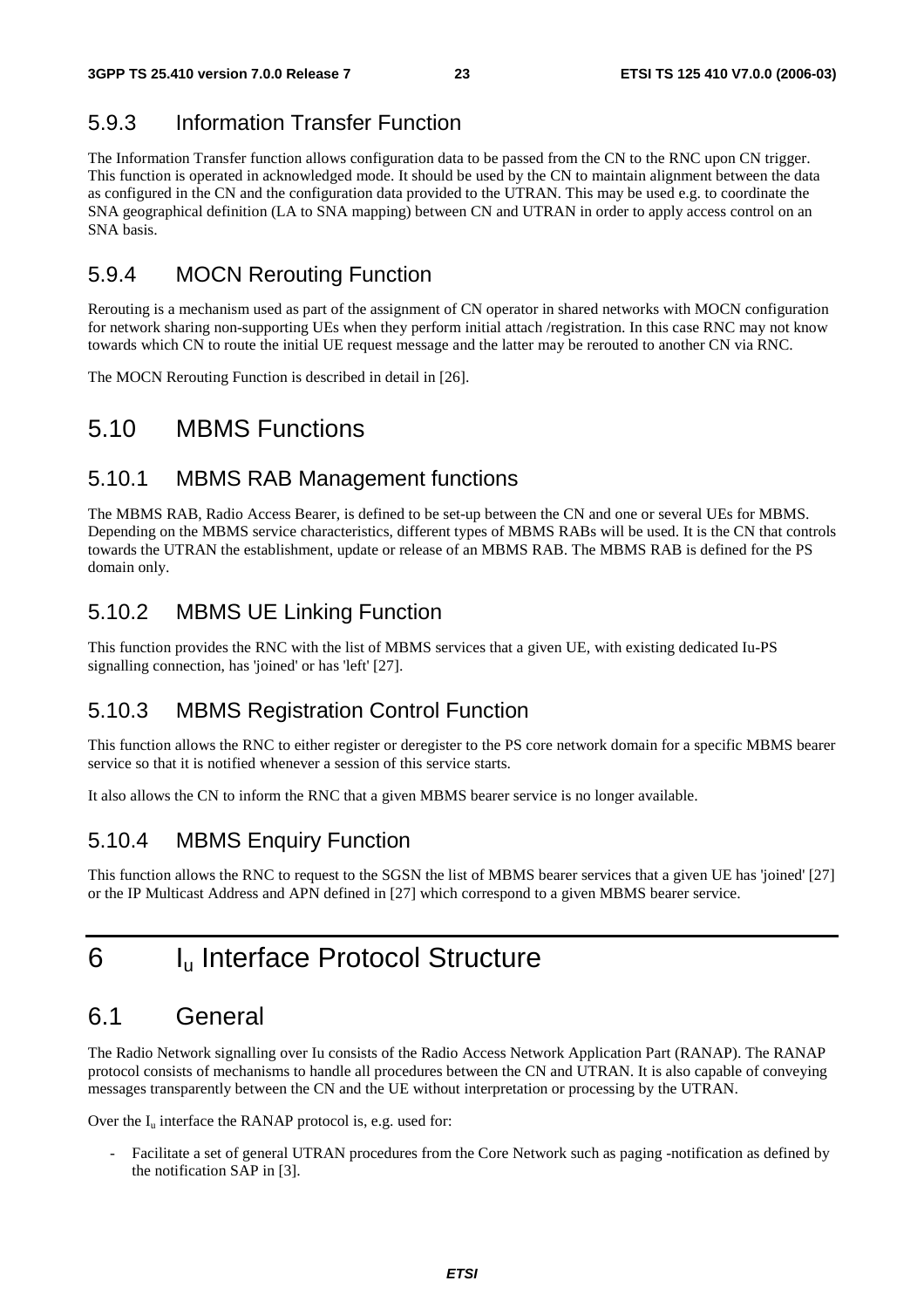- Separate each User Equipment (UE) on the protocol level for mobile specific signalling management as defined by the dedicated SAP in [3].
- Transfer of transparent non-access signalling as defined in the dedicated SAP in [3].
- Request of various types of UTRAN Radio Access Bearers through the dedicated SAP in [3].
- Perform the SRNS Relocation function.
- Perform the various MBMS procedures.

The Radio Access Bearers are provided by the Access Stratum.

Over Iu-BC, a datagram mechanism is used, so there is no clear separation of control and user planes, and the SABP protocol is used for data transfer and signalling.

### 6.2 Iu-CS

Figure 6.1 shows the protocol structure for  $I_u$ -CS, following the structure described in [1].



\*) RTCP is optional.

**Figure 6.1: Iu –Interface Protocol Structure towards CS Domain**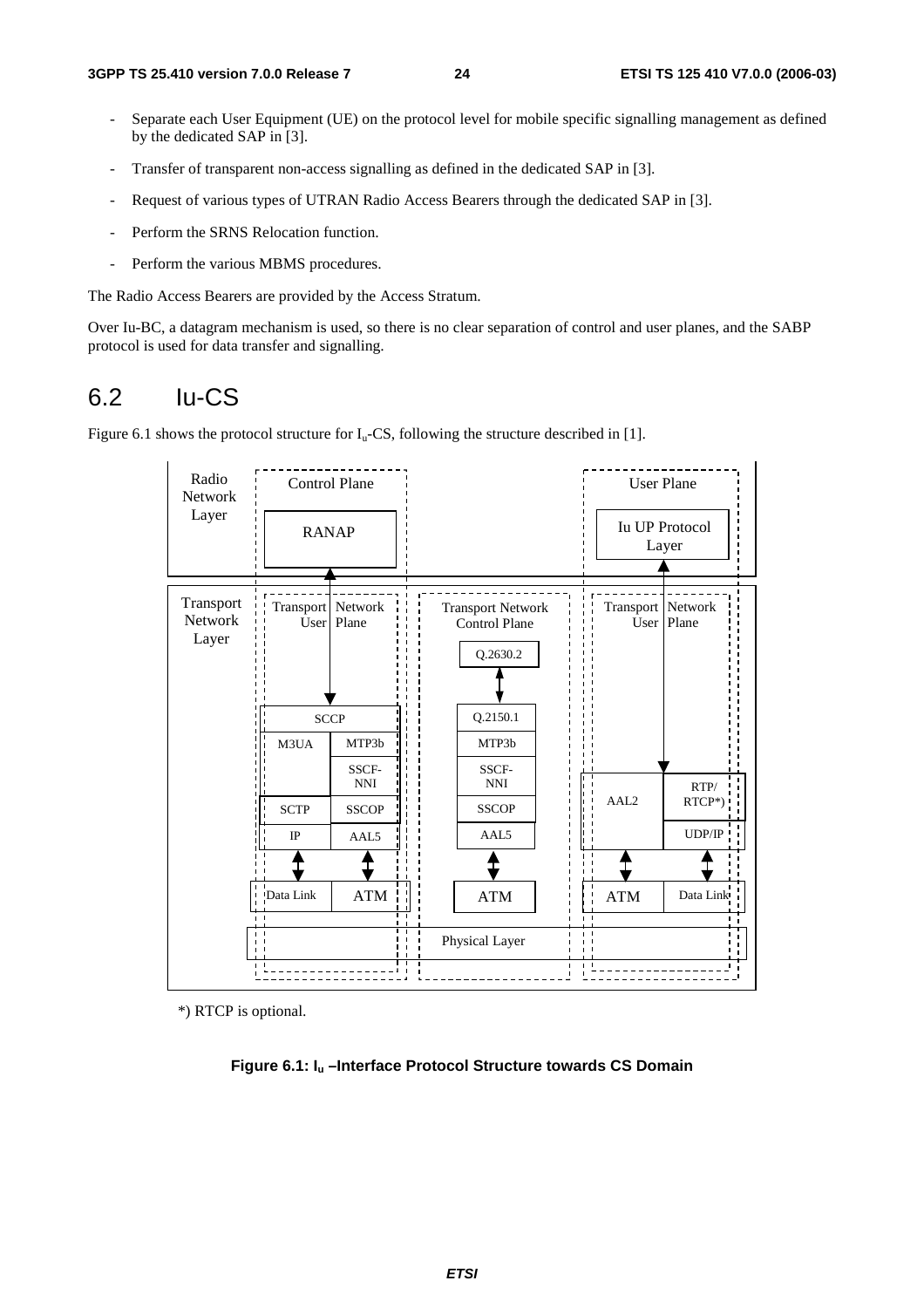# 6.3 Iu-BC

Figure 6.2 shows the protocol structure for the  $I_u$ -BC.



**Figure 6.2: Iu Interface Protocol Structure towards Broadcast Domain**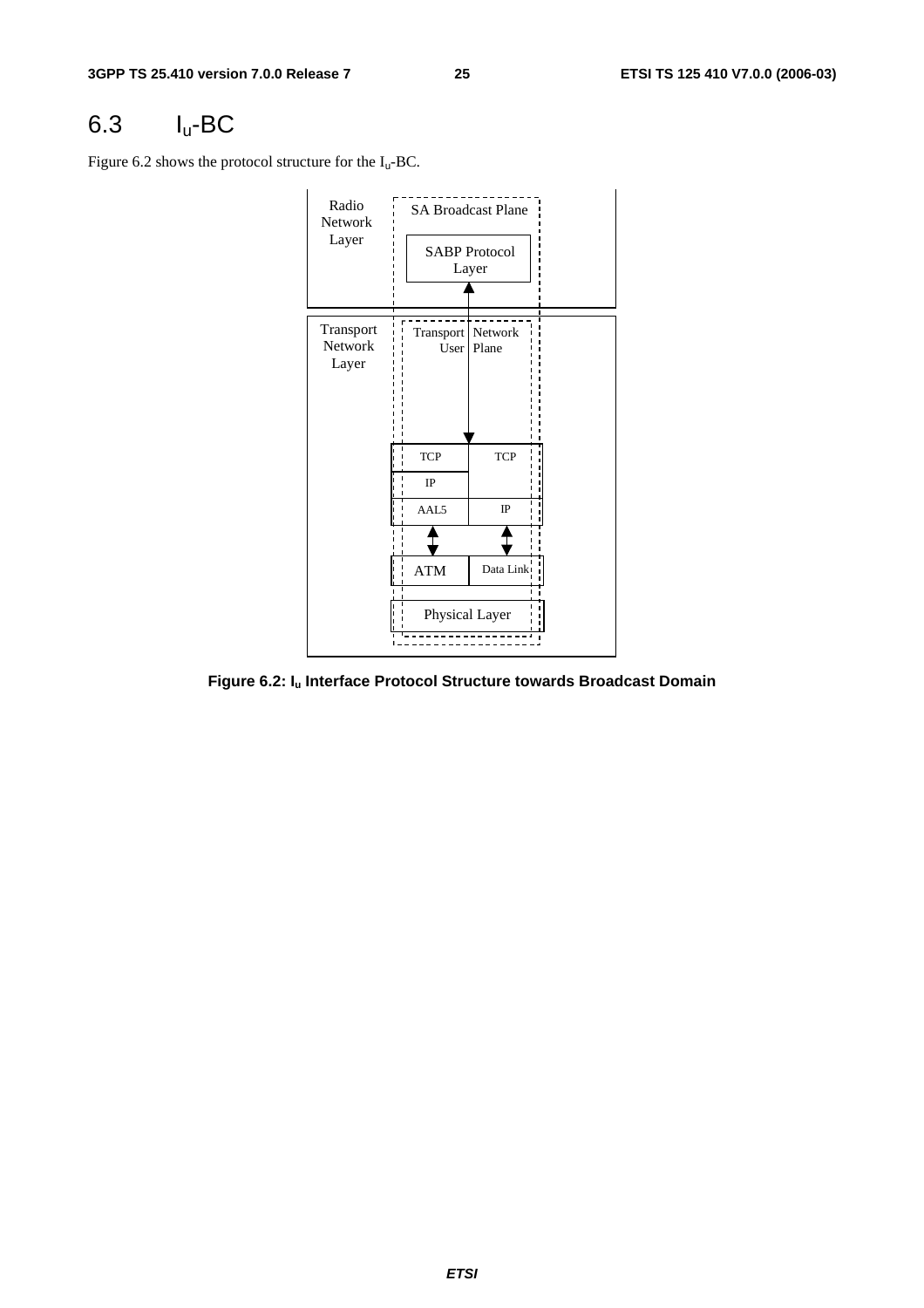# 6.4 Iu-PS

Figure 6.3 shows the protocol structure for Iu-PS, following the structure described in [1].



Figure 6.3: I<sub>u</sub> Interface Protocol Structure towards PS Domain

# 7 Other I<sub>u</sub> Interface Specifications

# 7.1 UTRAN I<sub>u</sub> Interface: Layer 1 (3GPP TS 25.411)

3GPP TS 25.411 [4] specifies the range of physical layer technologies that may be used to support the Iu interface.

# 7.2 UTRAN Iu Interface: Signalling Transport (3GPP TS 25.412)

3GPP TS 25.412 [5] specifies the signalling bearers for the RANAP and transport network control plane protocols for both Iu-PS and Iu-CS.

# 7.3 UTRAN Iu Interface: RANAP Specification (3GPP TS 25.413)

3GPP TS 25.413 [6] specifies the RANAP protocol for radio network control plane signalling over the Iu interface.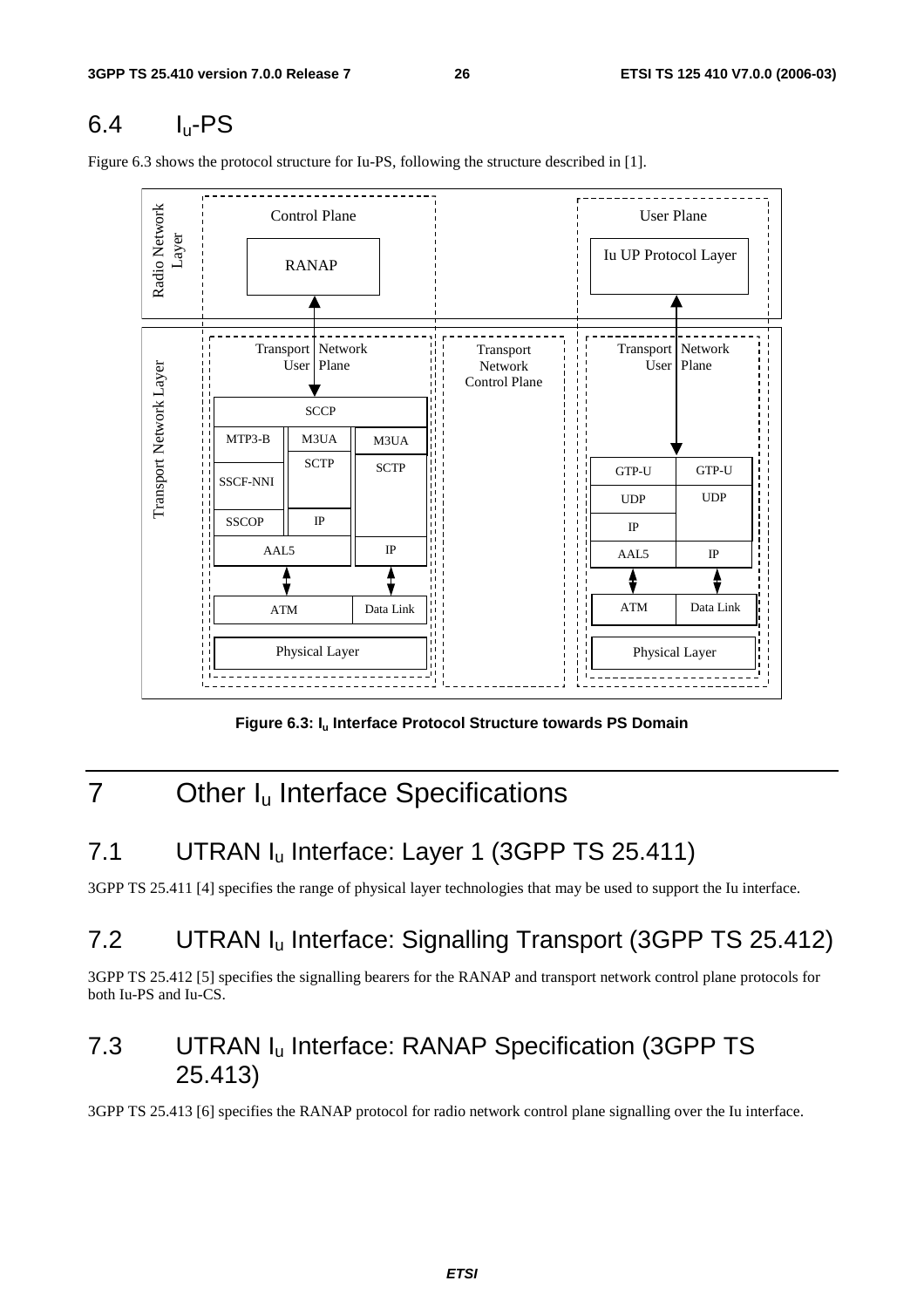# 7.4 UTRAN I<sub>u</sub> Interface: Data Transport and Transport Signalling (3GPP TS 25.414)

3GPP TS 25.414 [7] specifies the transport bearers for the user plane of the Iu interface. It also specifies the protocol used to control these transport bearers.

# 7.5 UTRAN I<sub>u</sub> Interface: CN-UTRAN User Plane Protocol (3GPP TS 25.415)

3GPP TS 25.415 [8] specifies the user plane frame handling protocol for the Iu interface.

# 7.6 UTRAN Iu Interface: Service Area Broadcast Protocol SABP (3GPP TS 25.419)

3GPP TS 25.419 [14] specifies the communication requirements over the Iu interface towards the BC domain.

# 7.7 Summary

The present document, 3GPP TS 25.410, specifies the general aspects and principles of the  $I_u$  interface as a whole.

The relationship between the other technical specifications that define the UTRAN Iu interface is shown in figure 7.1.



#### **Figure 7.1: Summary of Iu Interface Specification Structure**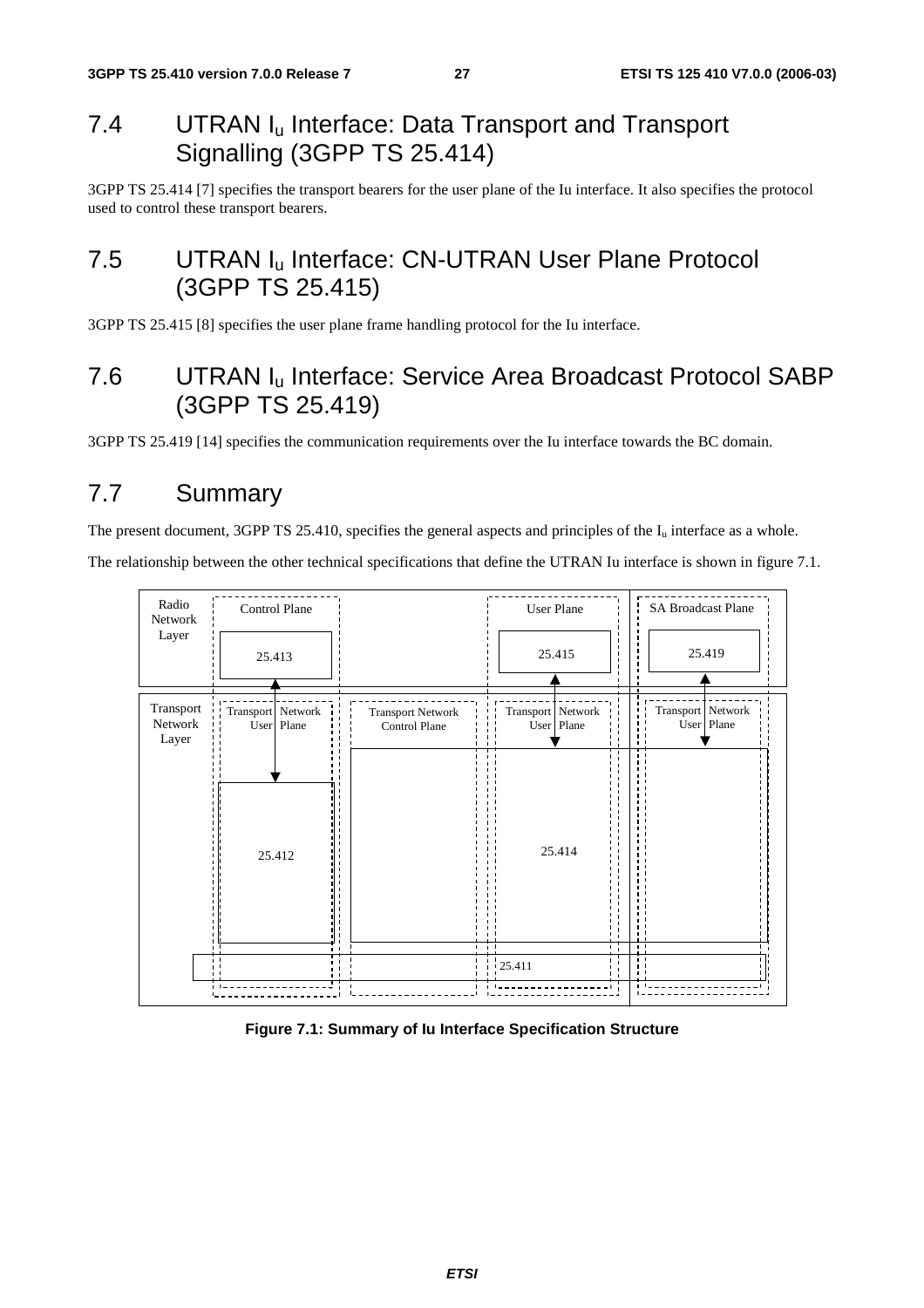# Annex A (informative): Change history

| <b>Change history</b> |         |                   |           |                       |                                                        |  |
|-----------------------|---------|-------------------|-----------|-----------------------|--------------------------------------------------------|--|
| TSG RAN#              | Version | CR.               | Tdoc RAN  | <b>New</b><br>Version | Subject/Comment                                        |  |
| <b>RAN 05</b>         |         | -                 |           | 3.0.0                 | Approved at TSG RAN #5 and placed under Change Control |  |
| RAN 06                | 3.0.0   | -                 |           | 3.1.0                 | Approved at TSG RAN #6 and placed under Change Control |  |
| <b>RAN 07</b>         | 3.1.0   |                   |           | 3.2.0                 | Approved at TSG RAN #7                                 |  |
| <b>RAN 10</b>         | 3.2.0   | 005<br>007<br>008 | RP-000609 | 3.3.0                 | Approved at TSG RAN #10                                |  |
|                       |         |                   |           |                       |                                                        |  |

| <b>Change history</b> |                 |                 |           |                |                                                                                          |       |            |
|-----------------------|-----------------|-----------------|-----------|----------------|------------------------------------------------------------------------------------------|-------|------------|
| <b>Date</b>           | TSG#            | <b>TSG Doc.</b> | <b>CR</b> |                | <b>Rev Subject/Comment</b>                                                               | Old   | <b>New</b> |
| 03/2001               | 11              | RP-010163       | 15        |                | Approved at TSG RAN #11 and placed under Change Control                                  |       | 4.0.0      |
| 06/2001               | 12              | RP-010372 018   |           |                | Approved at TSG RAN #12                                                                  | 4.0.0 | 4.1.0      |
| 06/2001               | 12              | RP-010391       | 022       |                | Approved at TSG RAN #12                                                                  | 4.0.0 | 4.1.0      |
| 09/2001               | 13              | RP-010577       | 020       | 4              | Intersystem Change clarifications                                                        | 4.1.0 | 4.2.0      |
| 09/2001               | 13              | RP-010593 021   |           | $\overline{2}$ | Iu UP version selection                                                                  | 4.1.0 | 4.2.0      |
| 09/2001               | 13              | RP-010697       | 009       | $\overline{7}$ | lu connection principles enhancement, CS domain                                          | 4.1.0 | 4.2.0      |
| 12/2001               | 14              | RP-0108471024   |           |                | SS7 point codes over lu-cs                                                               | 4.2.0 | 4.3.0      |
| 12/2001               | 14              | RP-010847       | 026       |                | <b>Iu-BC Connectivity</b>                                                                | 4.2.0 | 4.3.0      |
| 12/2001               | 14              | RP-010847 028   |           |                | SCCP Connection Release Initiated by RNC in Abnormal case                                | 4.2.0 | 4.3.0      |
| 12/2001               | 14              | RP-010847       | 031       | 1              | Addition of "Specification Notations" Section                                            | 4.2.0 | 4.3.0      |
| 12/2001               | 14              | RP-010870       | 029       |                | Confusing use of 'per CN Domain'                                                         | 4.2.0 | 4.3.0      |
| 03/2002               | $\overline{15}$ | RP-0201891032   |           | 3              | Introduction of IP transport option in UTRAN                                             | 4.3.0 | 5.0.0      |
| 03/2002               | 15              | RP-020257       | 036       |                | NNSF Impacts upon the Iu Interface Connectivity                                          | 4.3.0 | 5.0.0      |
| 06/2002               | 16              | RP-020405 039   |           |                | Correction of TNL release                                                                | 5.0.0 | 5.1.0      |
| 09/2002               | 17              | RP-020599       | 042       |                | Inclusion of RANAP message in RNC initiated SCCP Connection<br>Request                   | 5.1.0 | 5.2.0      |
| 12/2002               | 18              | RP-020764       | 043       | 2              | Introduction of the Access Control Function                                              | 5.2.0 | 5.3.0      |
| 12/2003               | 22              |                 |           |                | Introduction of Release 6 specification                                                  | 5.3.0 | 6.0.0      |
| 06/2004               | 24              | RP-040182       | 052       | 1              | Introduction of Iu support of Network Assisted Cell Change from<br><b>UTRAN to GERAN</b> | 6.0.0 | 6.1.0      |
| 06/2004               | 24              | RP-040254       | 054       |                | Completion of the REL-5 IP Transport WI                                                  | 6.0.0 | 6.1.0      |
| 12/2004               | 26              | RP-040439 058   |           |                | <b>MOCN</b> rerouting function                                                           | 6.1.0 | 6.2.0      |
| 12/2004               | 26              | RP-040437       | 059       | $\mathcal{P}$  | Introduction of MBMS in TS25410                                                          | 6.1.0 | 6.2.0      |
| 06/2005               | 28              | RP-050234       | 063       |                | Correction of M3UA references                                                            | 6.2.0 | 6.3.0      |
| 09/2005               | 29              | RP-050443 065   |           |                | MBMS applies for the PS domain                                                           | 6.3.0 | 6.4.0      |
| 03/2006               | 31              | RP-060062       | 066       |                |                                                                                          | 6.4.0 | 6.5.0      |
|                       | 31              | RP-0600721064   |           |                | Iu Release when detecting double lu                                                      | 6.5.0 |            |
| 03/2006               |                 |                 |           | 2              | Enabling the Providing of Velocity                                                       |       | 7.0.0      |